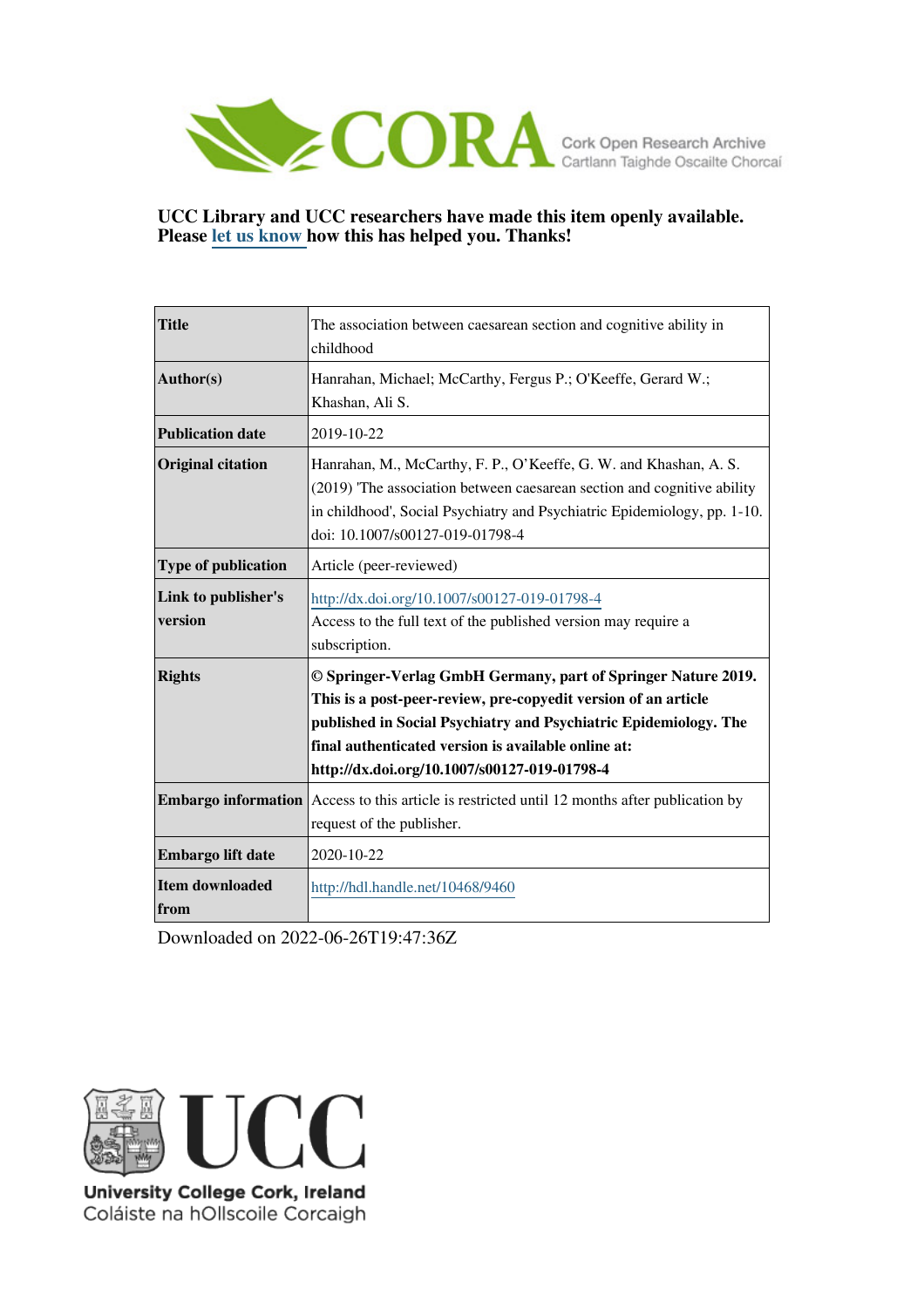# **The Association between Caesarean Section and Cognitive Ability in Childhood**

Michael Hanrahan<sup>1</sup>, Fergus P McCarthy<sup>2,3</sup>, Gerard W. O'Keeffe<sup>4</sup>, Ali S Khashan<sup>1,2\*</sup>

<sup>1</sup> School of Public Health, University College Cork, Cork, Ireland.

<sup>2</sup> The Irish Centre for Fetal and Neonatal Translational Research (INFANT), University College Cork, Cork, Ireland.

<sup>3</sup> Department of Obstetrics and Gynaecology, University College Cork, Cork, Ireland.

<sup>4</sup> Department of Anatomy and Neuroscience, University College Cork, Cork, Ireland

\*Corresponding Author:

Ali S Khashan, School of Public Health, Western Gateway Building, University College Cork, Cork, Ireland. Email: [a.khashan@ucc.ie](mailto:a.khashan@ucc.ie) Tel: +353 21 420 5565

Running Title: CS and Child Cognitive Ability.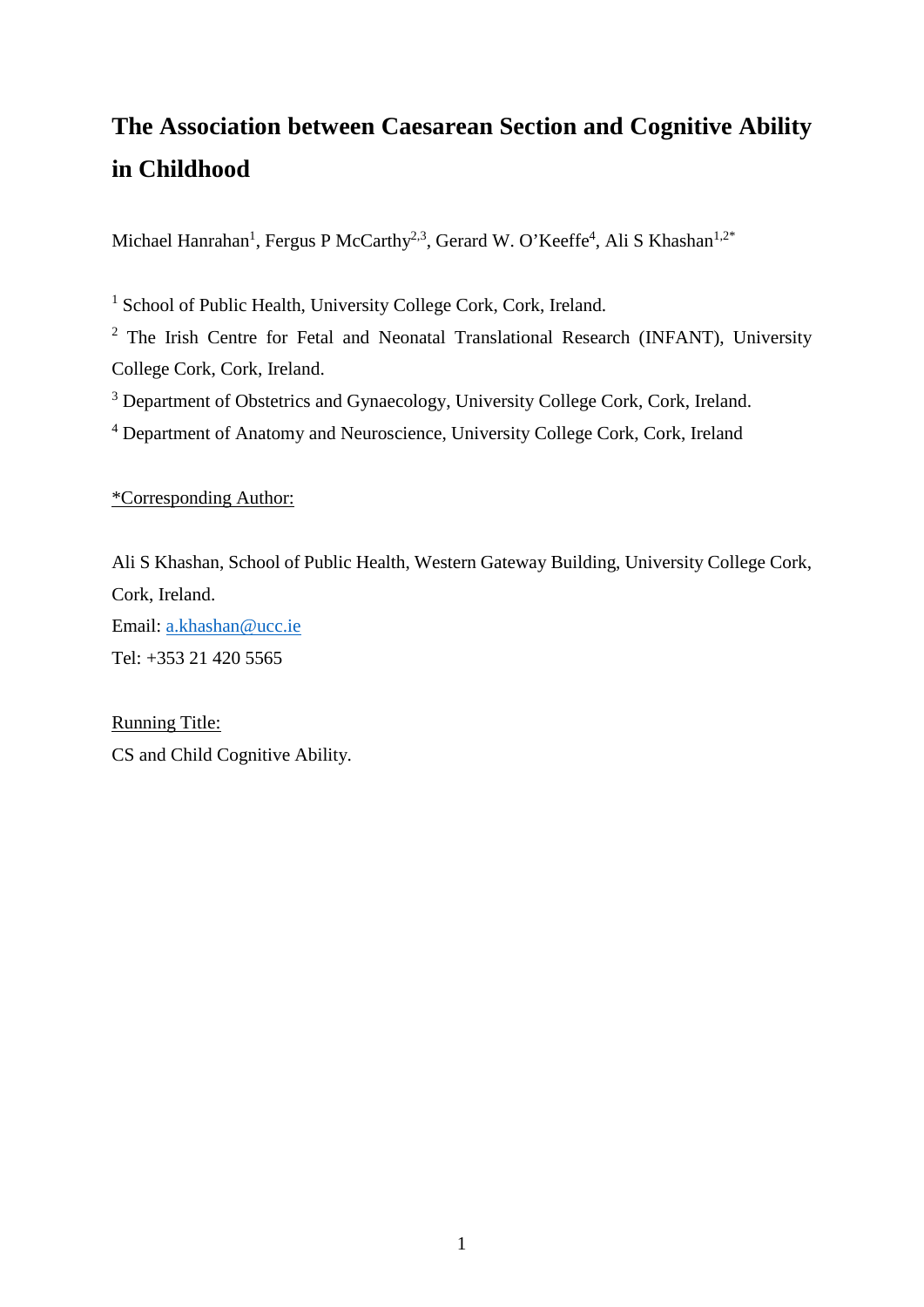## **Abstract**

**Purpose:** Global rates of Caesarean section (CS) rates have increased rapidly in recent years. This is a growing public health concern as it has been proposed that CS may impact cognitive outcomes in childhood. However the evidence for this association is limited and inconsistent. Therefore, the aim of this study was to investigate the relationship between obstetric mode of delivery and longitudinal cognitive outcomes in childhood.

**Methods:** We examined this question using data from a longitudinal cohort study of 8,845 participants from the Millennium Cohort Study, a nationally representative UK cohort, who completed a range of verbal and visual-spatial cognitive assessments at ages 3, 5, 7 and 11 years.

**Results:** We found a statistically significant association between planned CS and visual-spatial cognitive delay in the pattern construction assessment at age 5 (OR 1.31, 95% CI 0.99 to 1.72) and Age 7 (OR 1.42, 95% CI 1.12 to 1.81). Additionally planned CS was also associated with increased odds of "Early Childhood Delay" (OR 1.70, 95% CI 1.15 to 2.50) and borderline increased odds of "Persistent Delay" (OR 1.37, 95% CI 0.99 to 1.89) in visual-spatial cognitive tests. Mode of delivery was not associated with verbal ability or with patterns of delay at any age point in verbal cognitive tests.

**Conclusion:** We have reported a small association between planned CS and visual-spatial cognitive delay in childhood. However while this result should be interpreted with caution, it highlights the need to further explore this potential relationship and the causal basis of such an association.

**Keywords:** Caesarean Section, Obstetric Mode of Delivery, Cognitive Ability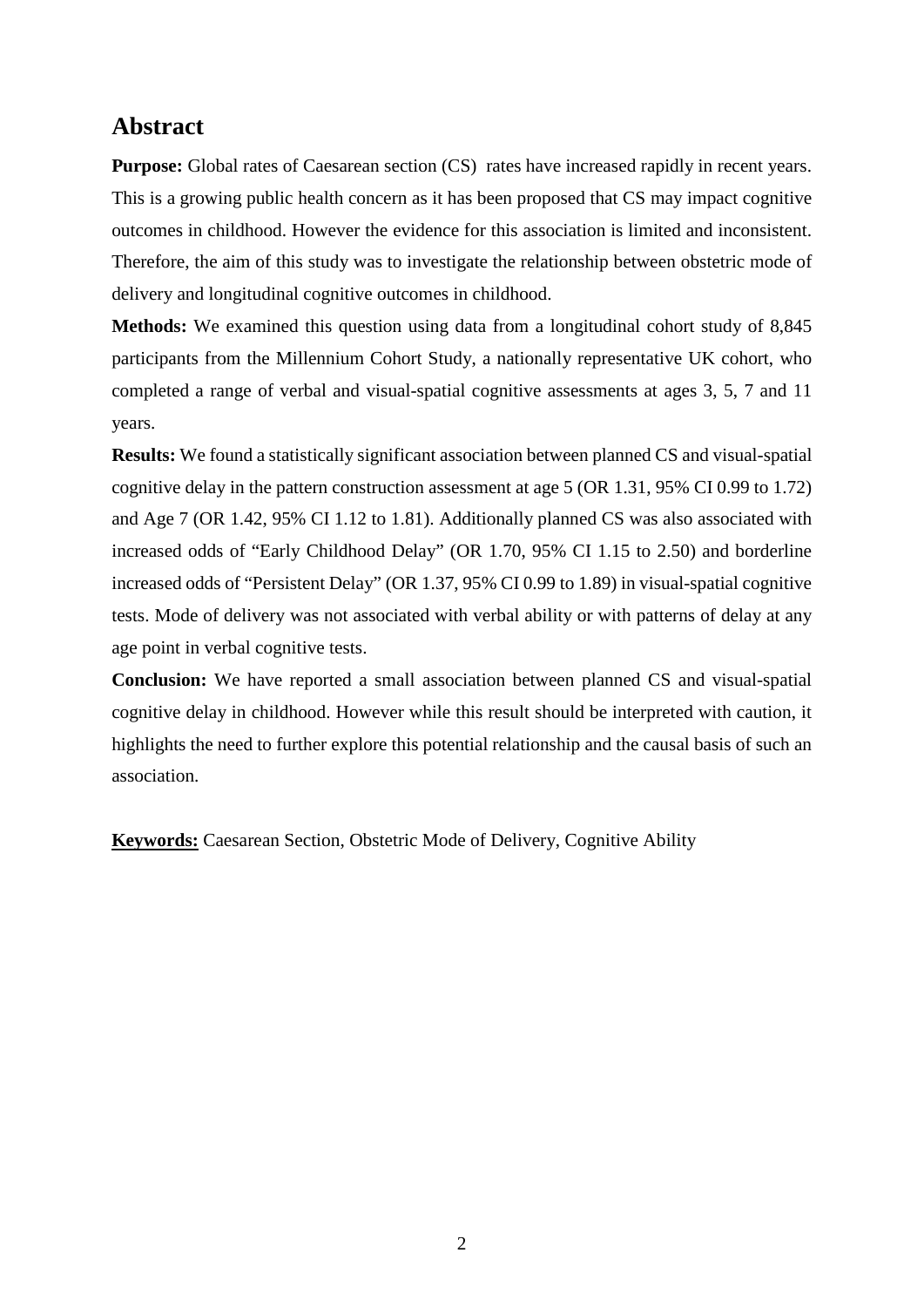### **Introduction**

The World Health Organisation recommend a 15% ceiling of births by Caesarean section (CS) [1]. However globally the rate of CS has increased rapidly [2] and in the UK it has risen from 21.4% in 2000 to 26.4% in 2013 [3]. This is a concern as it is uncertain what long-term sequelae may result [4]. Moreover, given the high incidence of CS, small increases in the risk of adverse outcomes may have a large effect on the population [5]. One outcome that is of increasing interest is cognitive ability in childhood and is of primary interest across health, education and social sectors because it strongly influences future academic performance and mental health well into adulthood [6]. Impaired cognitive ability in childhood has been linked to a range of later adverse health outcomes including smoking habits, depression, cardiovascular disease, cancers and all-cause mortality [6]. This association exists as a gradient across the entire spectrum of cognitive ability and not just at the extremes [6]. Therefore it is important to investigate the determinants of cognitive ability, particularly modifiable factors, in order to better understand the relationship between these determinants and cognitive ability and allcause morbidity.

A recent paper from Fitzpatrick et al. investigated the association between gestational age and cognitive outcomes in participants of the UK MCS [7]. They found that children born very or moderately preterm had poorer spatial working memory cognitive performance at age 11 but had no difference in verbal cognitive performance compared with those born at term. Previous studies have also used the MCS to find that lower gestational age is associated with increased risk of scoring below -1 standard deviation (SD) in a range of cognitive test at ages 3, 5 and 7 years old [8] and is associated with an overall poorer educational achievement at age 5 compared with those born at term [9].

Mode of delivery is intrinsically associated with gestational age, as the obstetrical circumstances which lead to planned or emergency CS vary in incidence according to the stage of the pregnancy. Our study controls for gestational age and sub group analysis additionally allows us to examine the effect of CS on cognitive outcomes independent of gestational age.

To date only a small number of studies have examined the relationship between CS and cognitive ability in childhood. A large study of  $\sim$ 1.5 million children found a small association between both planned and emergency CS and poor school performance in children aged 16 [10]. Similarly a study of  $\sim$ 4,000 children also found a similar negative association between CS and a range of cognitive outcomes in Australian children aged 4 to 9 years [11]. Moreover a sensitivity analysis revealed that bias by residual confounding was unlikely and that a causal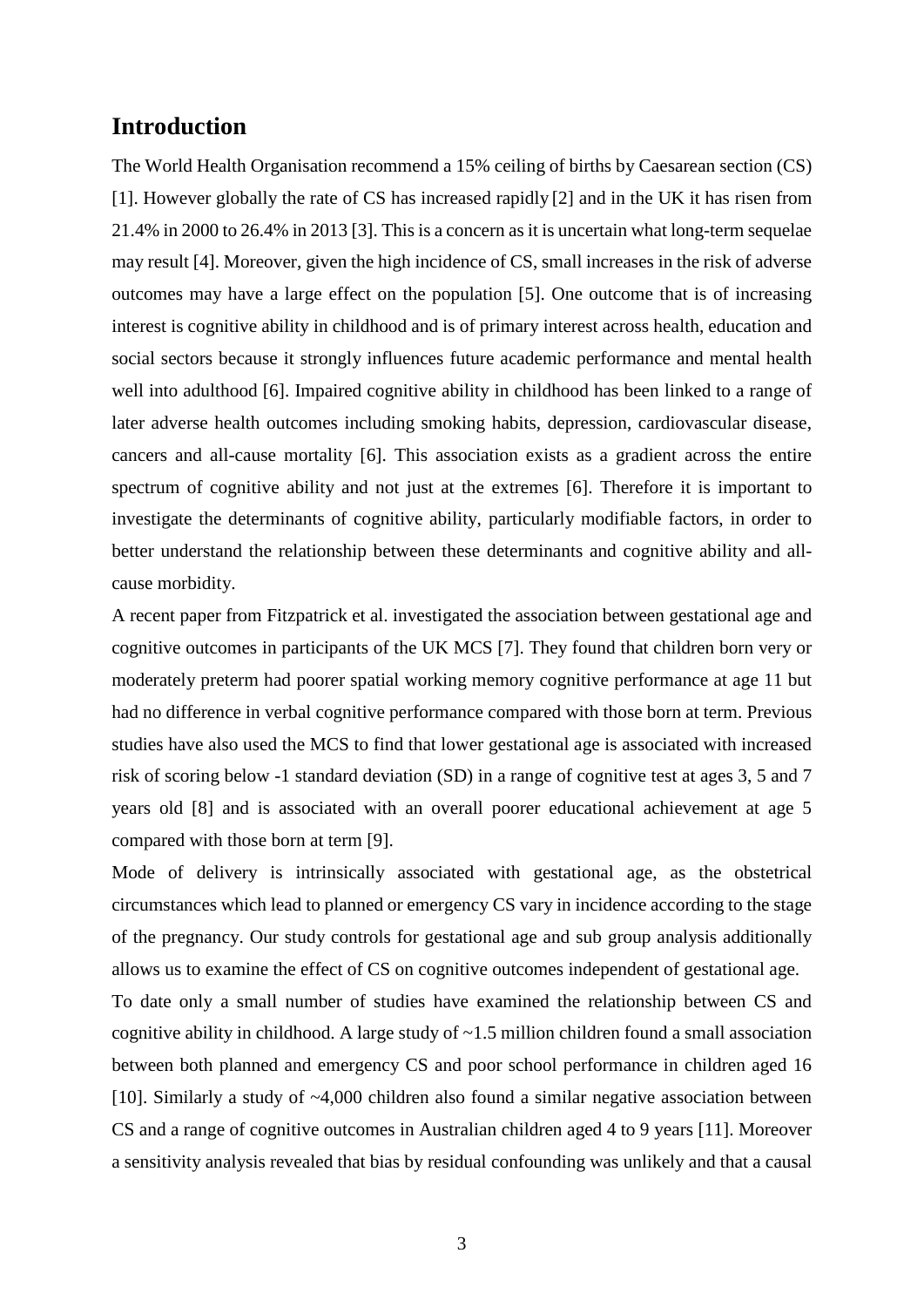association was possible [11]. In contrast however, other studies have reported no association between CS and impaired child cognitive ability [12, 13]. This discrepancy in the literature highlights the need for carefully controlled studies examining the association of CS with available cognitive outcomes in childhood.

Therefore the aim of this study was to investigate the relationship between mode of delivery and child cognitive outcomes (verbal and visual-spatial ability) using data from the UK Millennium Cohort Study [14] (MCS).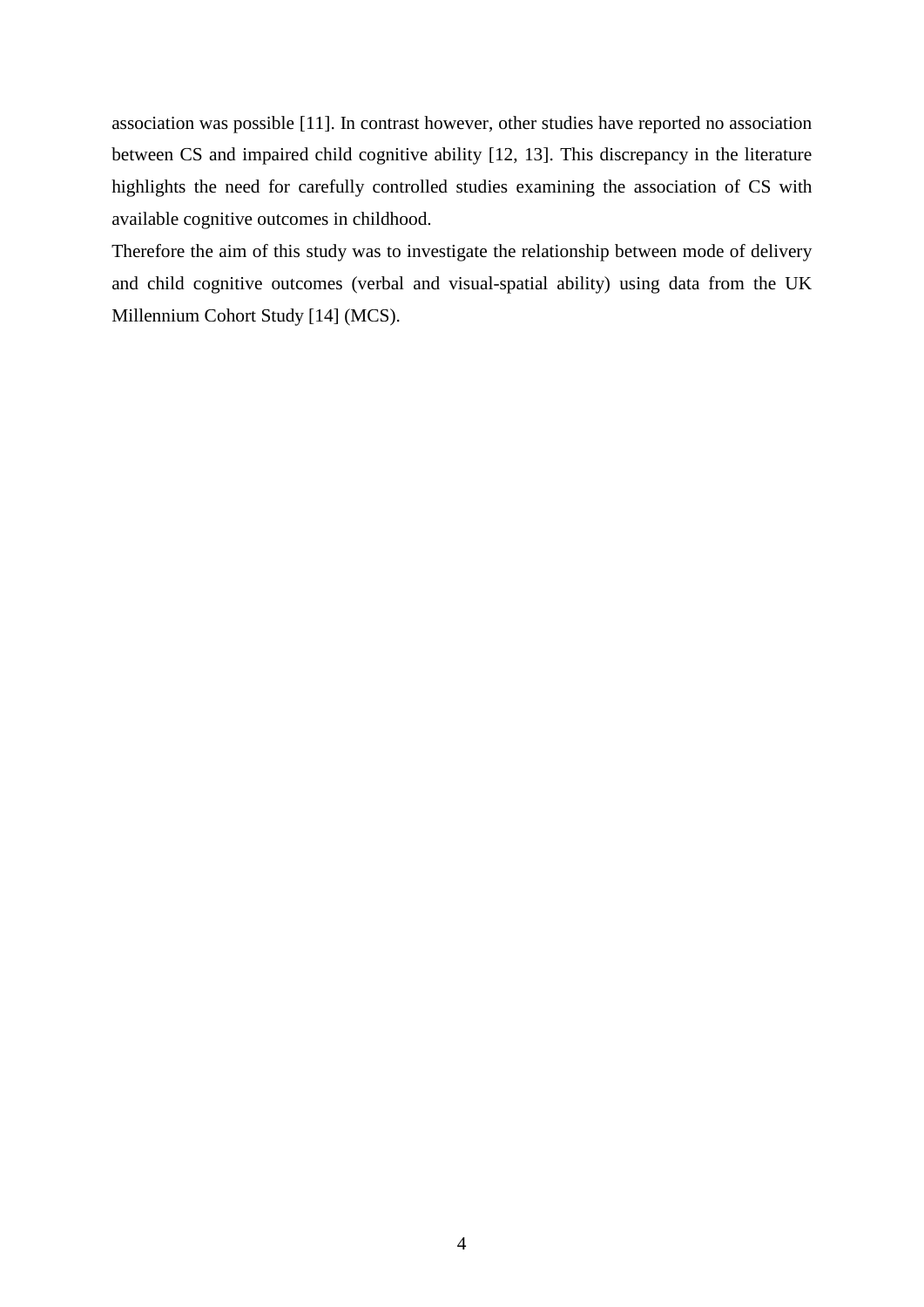## **Methods**

#### **Study Design and Participants**

The MCS is a nationally representative longitudinal study of 18,818 children born in the UK between 2000 and 2002 [15] that were selected using a stratified cluster sampling framework. 18,552 families were included (for a response rate of 72%) and details on sampling are available elsewhere [16]. Participants were surveyed in their homes across five sweeps at ages 9 months (MCS1), 3 (MCS2), 5 (MCS3), 7 (MCS4) and 11 (MCS5) years [\(https://cls.ucl.ac.uk/cls-studies/millennium-cohort-study/](https://cls.ucl.ac.uk/cls-studies/millennium-cohort-study/)). Children from the MCS were included in our study if they participated in all five sweeps of the MCS and completed all the cognitive assessments. Subjects were excluded if the natural mother was not the "Main Respondent", if there was a multiple birth (i.e. twins or triplets) or if the obstetric mode of delivery information was not coded as "a normal delivery", "assisted with forceps", "assisted vacuum extraction", "assisted breach", "a planned caesarean" or "an emergency caesarean" (Supplementary Figure 1).

#### **Study Measures**

#### *The exposure - mode of delivery.*

Obstetric mode of delivery was divided into four categories: 1. normal vaginal delivery; 2. assisted vaginal delivery (included births described in the MCS as "assisted with forceps", "assisted vacuum extraction" and "assisted breech"); 3. planned CS (planned to take place before labour begins); and 4. emergency CS (took place if there is a complication during pregnancy or labour and immediate delivery of the foetus was required).

#### *The outcomes - cognitive ability.*

Cognitive Assessments were included in the  $2<sup>nd</sup>$  (3 years),  $3<sup>rd</sup>$  (5 years),  $4<sup>th</sup>$  (7 years) and  $5<sup>th</sup>$  (11 years) sweeps of the MCS which were carried out in face-to-face interviews in a standardised format. Here we grouped them into;

1. **Verbal Cognition tests** (*British Abilities Scale (BAS) Naming Vocabulary, BAS Word Reading and BAS Verbal Similarities*); and

2. **Visual-Spatial Cognition tests** (*Cambridge Neuropsychological Test Automated Battery (CANTAB) Spatial Working Memory (SWM) Task and BAS Pattern Construction*)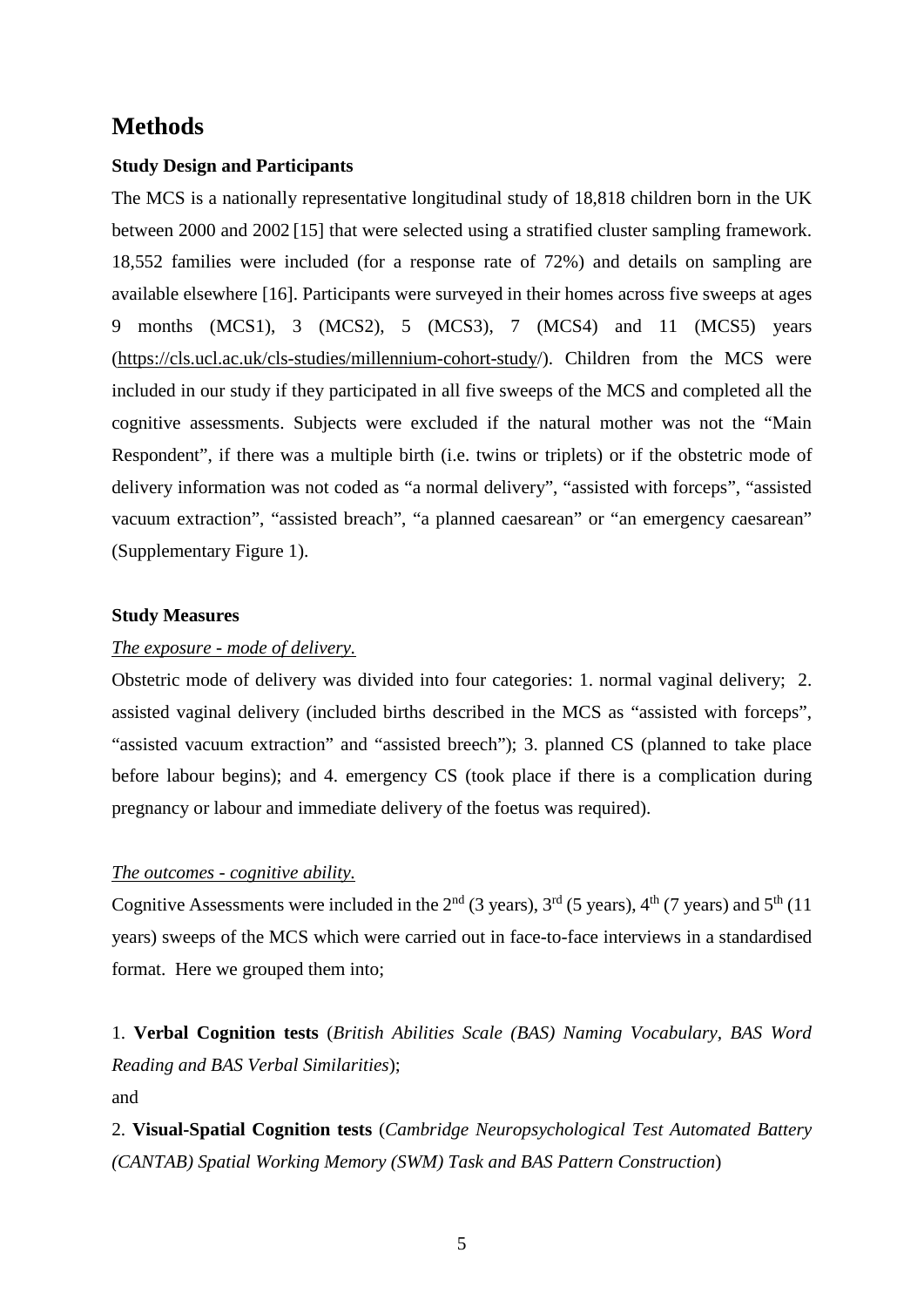We used similar criteria for defining cognitive delay as previously reported [7]. For further details of cognitive tests and cut off scores see Supplementary Methods.

#### *Confounding variables.*

Potential confounding variables were identified using a directed acyclic graph (supplementary figure 2) and the following *a priori* variables were included in the logistic and linear regression analyses: gender, ethnicity, number of siblings, maternal age, maternal pre-pregnancy body mass index (BMI), maternal highest educational attainment, paternal highest educational attainment, maternal smoking during pregnancy, maternal alcohol use during pregnancy, preeclampsia, and index of multiple deprivation (IMD) quintile.

#### **Statistical Analysis**

Analysis was performed using Stata SE Version 13 (Stata Corporation, College Station, TX, USA). Descriptive characteristics were all summarised as categorical variables in counts and percentages (n (%)). Multivariate linear regression was performed to investigate the association between performance in each cognitive assessment as a continuous variable and mode of delivery. Multivariate logistic regression was performed to compare the odds of being "delayed" for each cognitive assessment at each time point in relation to mode of delivery groups. In terms of patterns of delay, we also performed multivariate logistic regression to examine the odds of being "never delayed", "delayed only once", having "persistent delay" and "early childhood delay". Children were categorised as "never delayed" if they always scored higher than the delay cut-off score, "delayed only once" if they only scored below the delay cut-off score in one of any of the four assessment measures, "persistent delay" if they scored below the cut-off score at age 11 and in one or more earlier assessments and "early childhood delay" if they scored below the cut off score in two or more of the age 3, 5 or 7 assessments. The general methods and definitions were adopted from a previous study.<sup>14</sup> Subgroup analysis was also performed on the following subsets; males only, females only, very preterm birth excluded, term birth only, low birthweight excluded, first born only, mothers aged 20 – 35 years only, maternal BMI prior to pregnancy  $18.5 - 30$  kg/m<sup>2</sup> only, white ethnicity only, non-smokers only, never breastfed and ever breastfed.

#### **Ethical Approval**

Ethical approval for the original data collection in the MCS was obtained by the Centre for Longitudinal Studies in London from relevant multi-centre research ethics committees for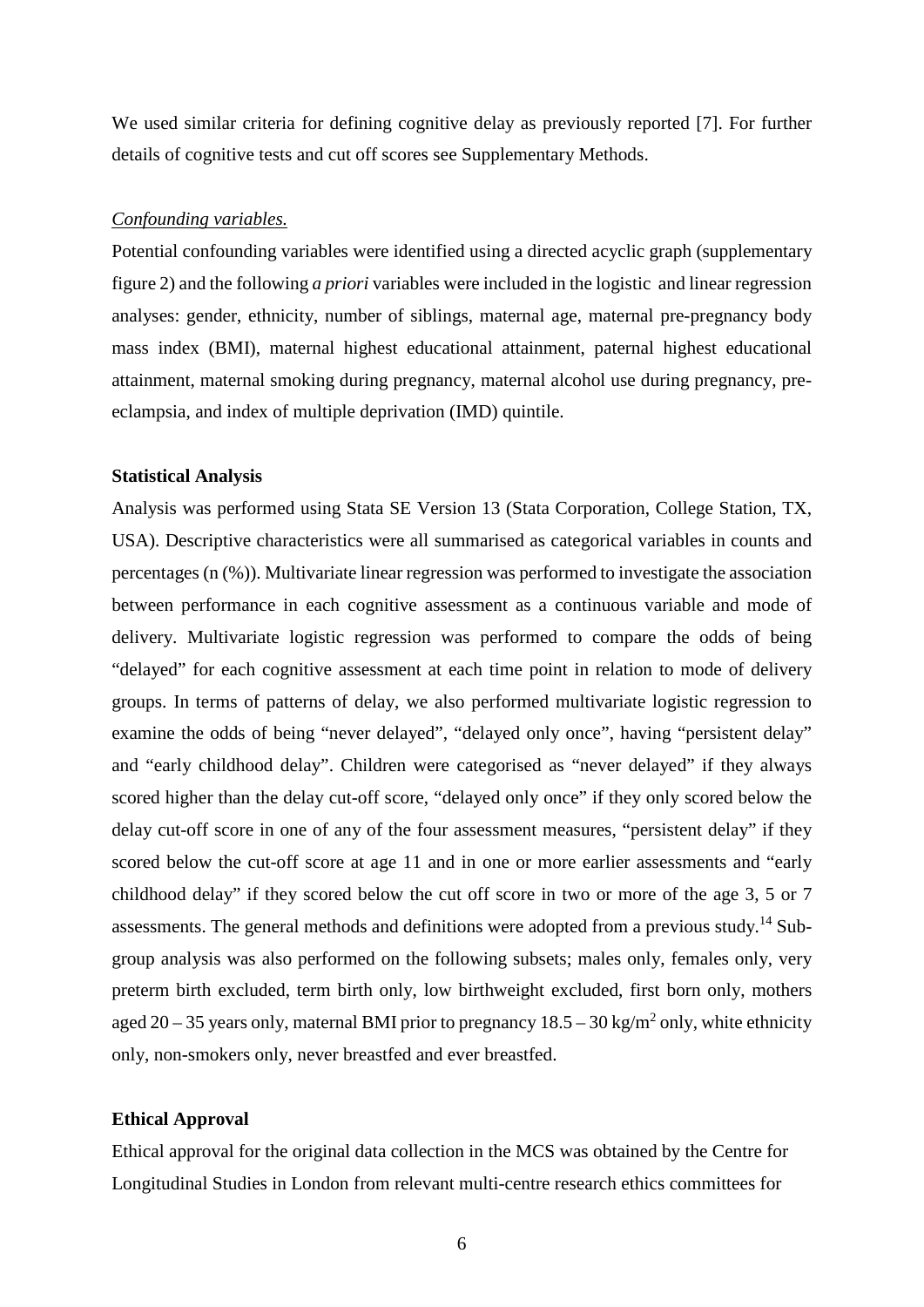each phase of the study [16]. As this was an analysis of existing data we did not require ethical approval to perform this study.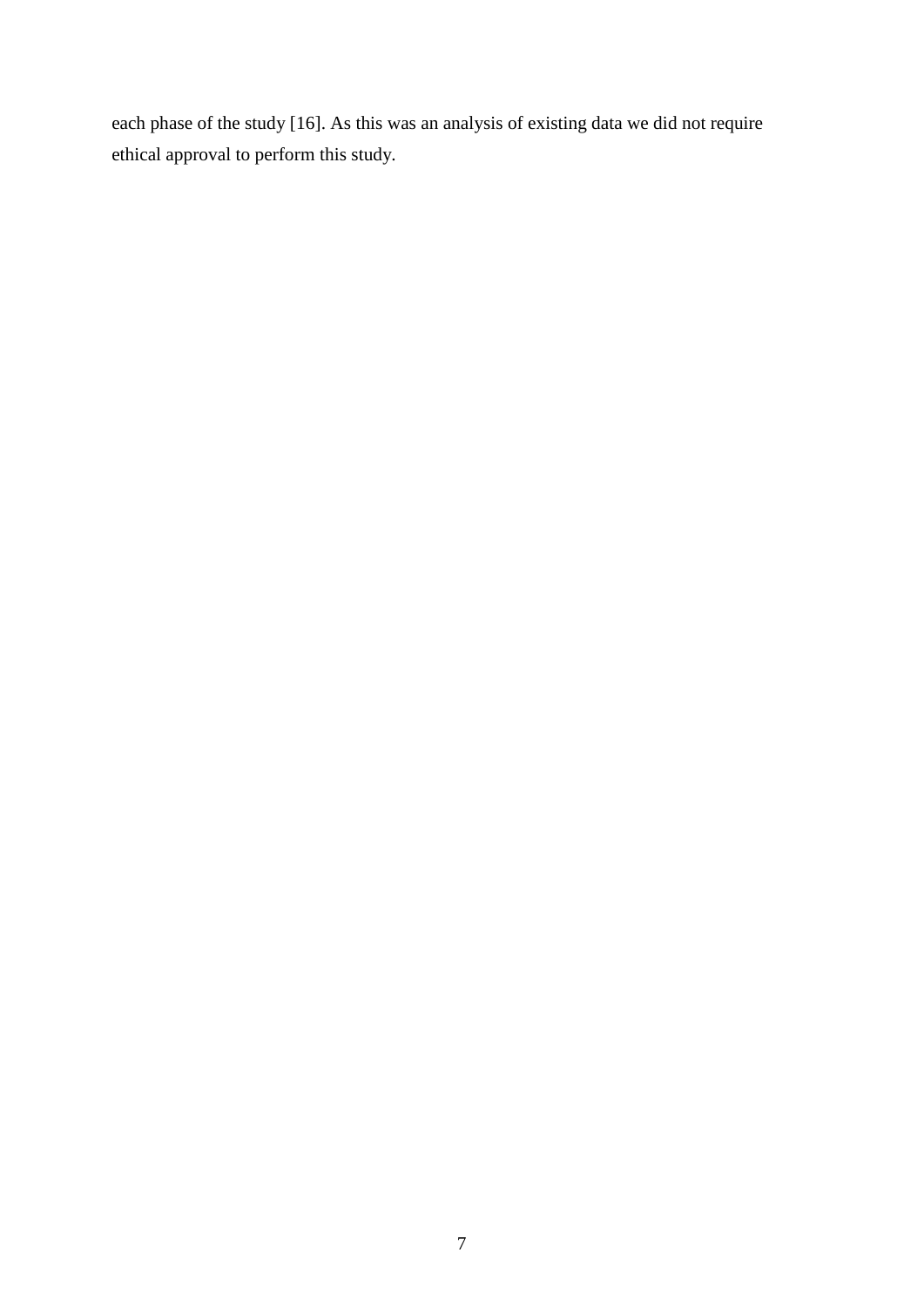#### **Results**

#### **Study Population**

In the first phase of the MCS 18,552 children were recruited and 12,565 remained in the study at age 11 years of which 70% (8,845 participants) had completed all the cognitive assessments of interest and were included in our analyses. There were 4,346 males (49.1%), 7,736 (87.4%) were of white ethnicity, the majority of participants were born to mothers aged between  $20 -$ 35 years (80.8%) and 2,733 (30.9%) of mothers had a 3rd level education. In terms of the exposure, 6,020 (68%) were born by normal vaginal delivery, 889 (10%) by assisted vaginal delivery, 846 (10%) by planned CS, and 1,090 (12%) by emergency CS (For full demographics see Table 1-3). For comparisons between those in the MCS included and excluded from our study see Supplementary Table 1.

#### **Verbal Cognitive Ability**

There was no statistically significant association between mode of delivery and verbal cognitive performance or delay for any of the verbal assessments in multivariate linear (Supplementary Table 3) or logistic regression (Table 4, Supplementary Figure 3). We also investigated patterns of verbal delay over time. The lower section of table 4 shows the percentage of children in each of those categories and the odds of delay. Fewer children born by assisted vaginal delivery were delayed in any of the verbal assessments and were less likely to be delayed only once (OR=0.78; [95% CI: 0.61-1.00], *p*=0.053). Adjusted logistic regression analysis showed no significant association between planned CS and any patterns of delay.

#### **Visual-Spatial Cognitive Ability**

Linear regression showed a positive association between planned CS and cognitive performance in the Age 7 BAS Pattern Construction Assessment (MD=-1.12; [95% CI: -1.86 to -0.37]. A positive association was also observed between delivery by planned CS and cognitive delay in the Age 5, which was of borderline statistical significance,  $(OR=1.31; [95\%$ CI: 0.99 to 1.72],  $p = 0.058$  and Age 7 (OR=1.42; [95% CI: 1.12 to 1.81],  $p=0.005$  BAS Pattern Construction Assessments. No significant association between the CANTAB SWM assessment and mode of delivery was observed (Table 5, Supplementary Figure 4). In terms of patterns of delay the planned CS group also showed increased odds of "Early Childhood Delay" (OR=1.70; [95% CI 1.15 to 2.50],  $p = 0.008$ ) and borderline increased odds of "Persistent" Delay" (OR=1.37; [95% CI 0.99 to 1.89], *p* = 0.060).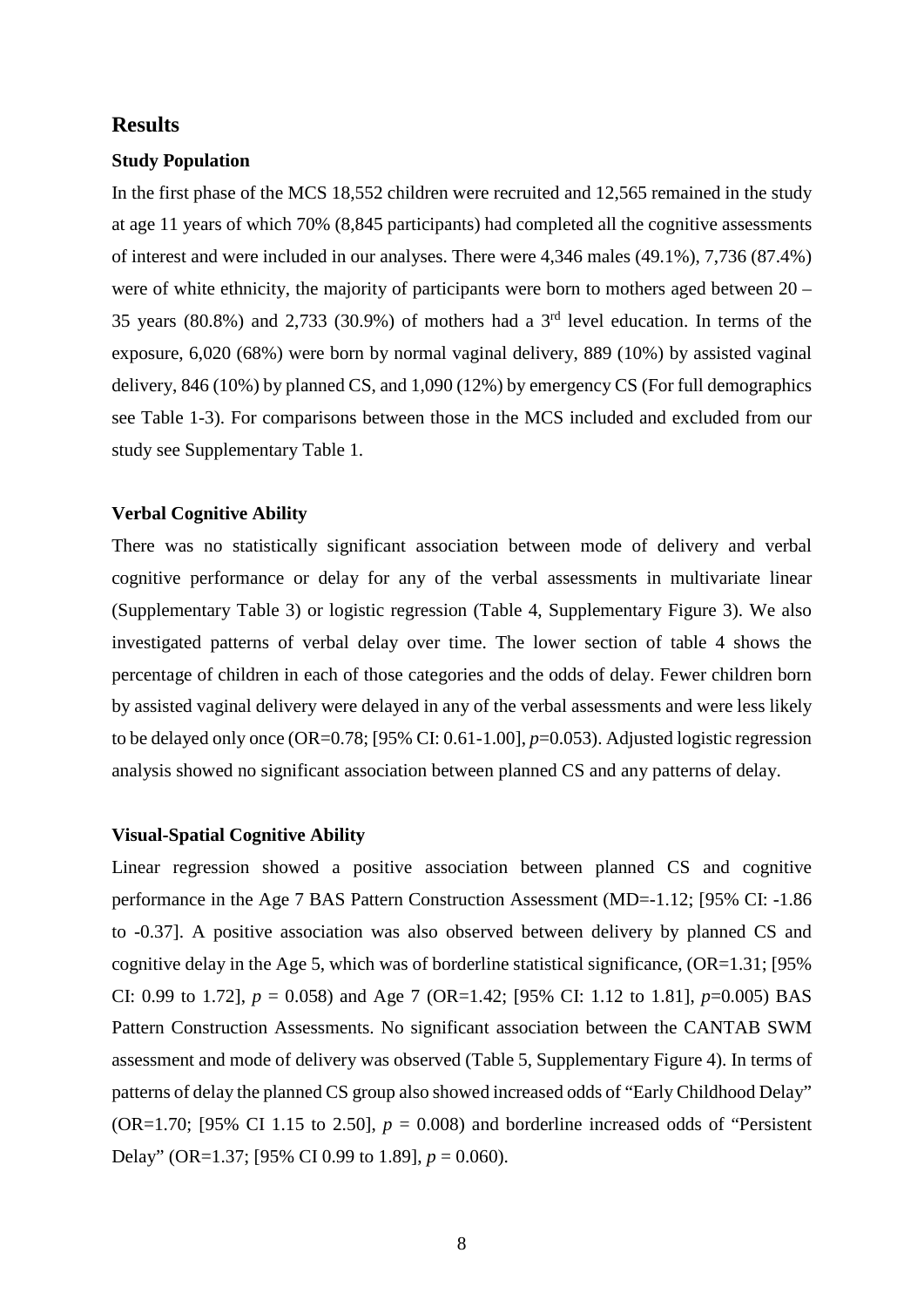#### **Sub-Group Analysis**

Results of the subgroup analyses are shown in Supplementary Tables 3 to 14. The positive association between planned CS and cognitive delay in the Age 7 BAS Patterns Construction Assessment remained significant in all subgroups "except first born only" and "ever breastfed". For the Age 5 BAS Assessment the borderline association between cognitive delay and planned CS became significant when those with "low birthweight were excluded", for "term birth only" and for those who were born to "mothers who never smoked".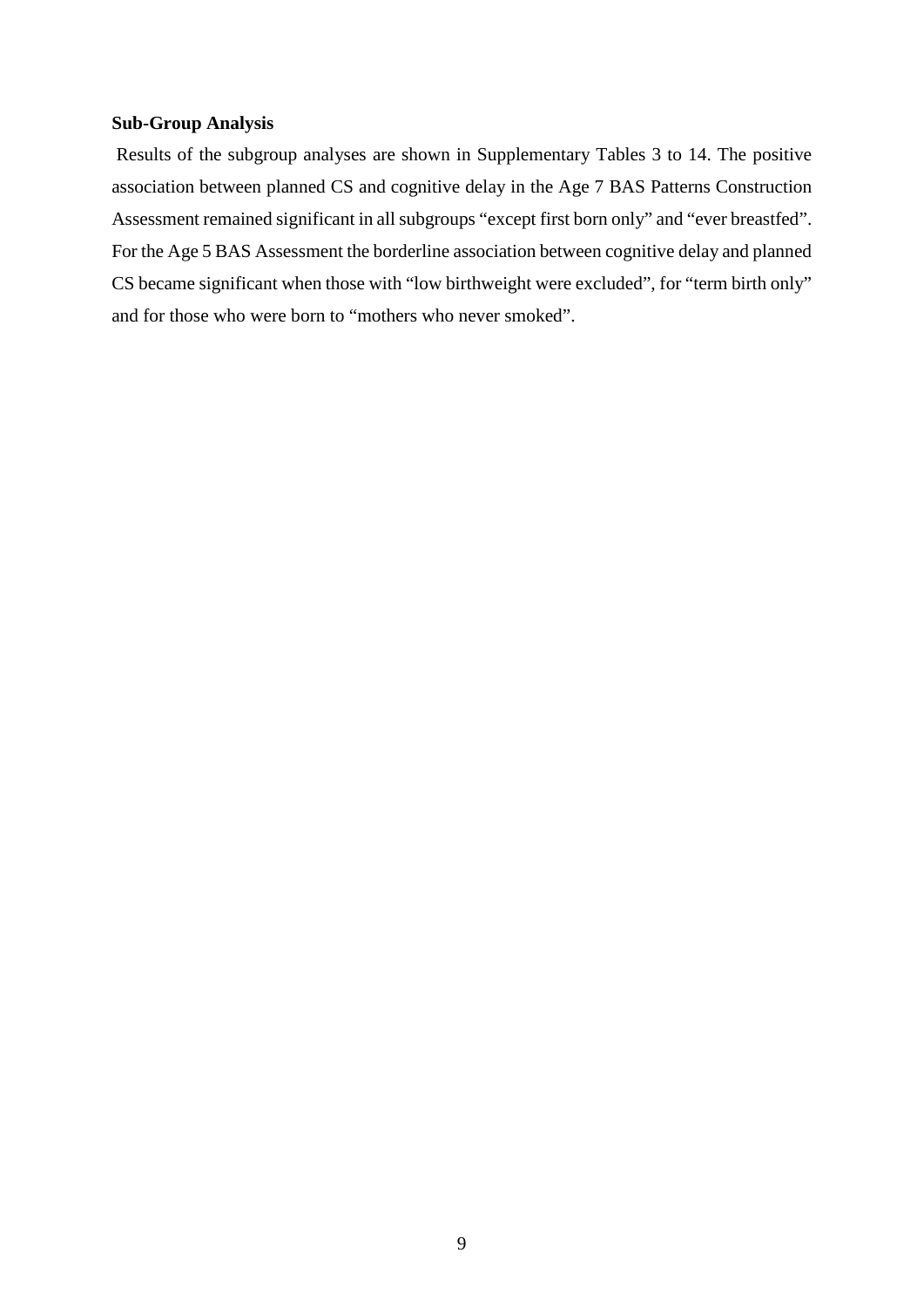#### **Discussion**

We conducted a study of 8,845 children included in the Millennium Cohort Study who all completed a series of cognitive assessments at ages 3, 5, 7 and 11 years. We found that planned CS was associated with an increased likelihood of visual-spatial cognitive delay but not verbal cognitive delay. The association was present at age 5 and age 7, but not age 11. In analysis of patterns of cognitive delay we showed that at age 11 children born by planned CS were more likely to show "Early Childhood Delay" in the visual spatial cognitive domain. Children born by planned CS were more likely to demonstrate cognitive delay in the BAS Pattern Construction assessment at age 5 and age 7 but not later. This may indicate a possible "catchup" effect as the children get older [7].

Verbal skills were not affected by mode of delivery in this study. However in studies by Curran et al. [10] and Polidano et al. [11] there appeared to be a global cognitive impairment associated with CS. One of the largest difference between our study population and those, is that participants could self-select which elements of the MCS they participated in. As a result 30% of those who participated in the MCS5 were ineligible as they had not completed one or more of the cognitive assessments in the MCS. Those who refused to participate in just those sections of the study may be more likely to perform poorly compared. This may explain why the mean assessment scores for the study cohort were consistently better than the reference population against which their scores were standardised, and why at each progressive phase of the study the scores diverged further from that reference level. This bias may have masked a potential association between verbal ability and mode of delivery.

In terms of how CS may impact neurodevelopmental outcomes, a recent report highlights the importance of mode of delivery on naturally-occurring neuronal cell death in the neonatal brain [17]. Specifically mice born vaginally had an abrupt and widespread pause in cell death occurring in 9 of 13 brain regions when examined 3h post-partum, and at postnatal day one (P1) but not P3. This indicates that vaginally delivery may be neuroprotective, but importantly, this was a transient phenomenon, which normalised later in the postnatal period. While causal mechanisms cannot be inferred, the finding is at least consistent with the possibility of a delay in the development of certain cognitive abilities as a result of birth by CS.

It is possible that cognitive outcomes may also be influenced by more indirect mechanisms such as alterations in the neonatal gut microbiome [18]. A recent study has shown that there are differences in the microbiome of vaginally-delivered neonates, and those delivered by CS [19]. Furthermore, the same study showed that CS delivery disrupts the mother to neonate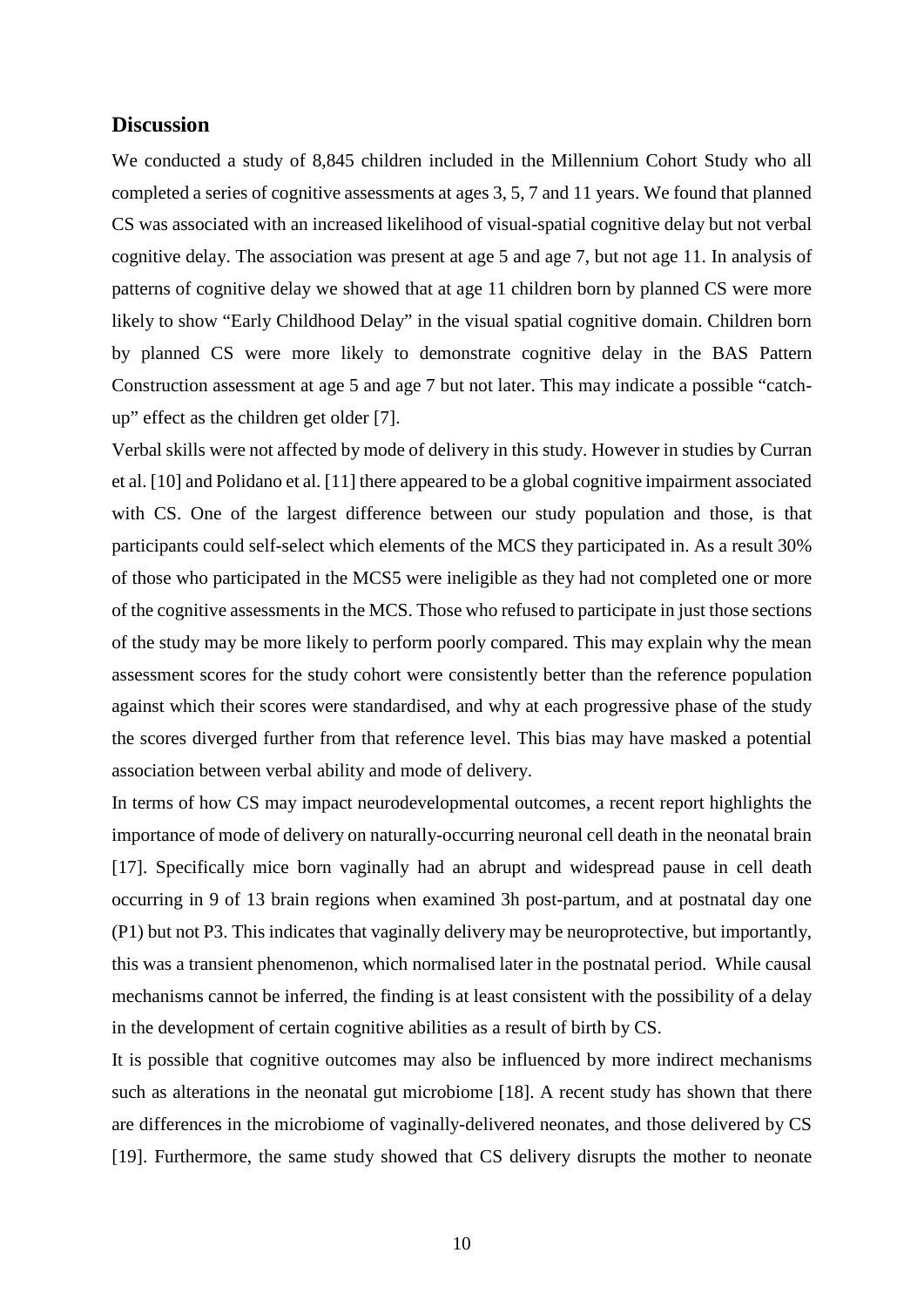transmission of specific microbial strains [19]. This is important given that the diversity of the infant gut microbiome is associated with functional connectivity between different areas in the neonatal brain [20], and that the gut microbiome composition is associated with temperament during early childhood [21]. While causality cannot yet be determined, these data from other groups support the suggestion that mode of delivery may alter the gut microbiome which may impact brain structure and function in childhood. However as our study did not directly examine the gut microbiome an exploration of gut biodiversity of children and cognitive performance will be required.

#### **Strengths and limitations**

This study has several strengths. Firstly, we used a large UK cohort of 8,845 children that have participated in longitudinal cognitive assessments at ages 3, 5, 7 and 11 years, which provided adequate statistical power. We have examined the same cohort at each of four time points and were able to describe the longitudinal patterns of cognitive performance across the study period. Secondly, we were able to account for a wide variety of potential confounders identified using a DAG. Thirdly, the reliability of the responses given in the MCS is high due to the quality of data collection. Mode of delivery recall has been shown to have a high degree of reliability in this cohort [22]. All the cognitive assessments were carried out in a standardised manner with highly trained interviewers. This limits artificial variance among subject responses and inter-observer bias.

However, there are some limitations. Firstly, confounding by indication cannot be ruled out due to lack of data (e.g. placenta previa, previous CS, maternal request, etc.). Secondly, there may be loss to follow-up bias as the people who choose to participate in a long term study will inherently be different to those who leave it – thereby reducing generalisability. While the researchers who designed the MCS made efforts to recruit subjects from a wide range of diverse demographics and socioeconomic groups, those who choose to leave the study may share qualities that are also associated with our research outcomes, and a limitation of studies of this nature is that many participants have similar characteristics such as high socioeconomic status and education that enable participation in research. Additionally our study population is less likely to include children with cognitive delay and this may have skewed our results. Approximately equal proportions of children were lost to follow-up from each mode of delivery group however it is unclear what bias this may have had on our research outcomes.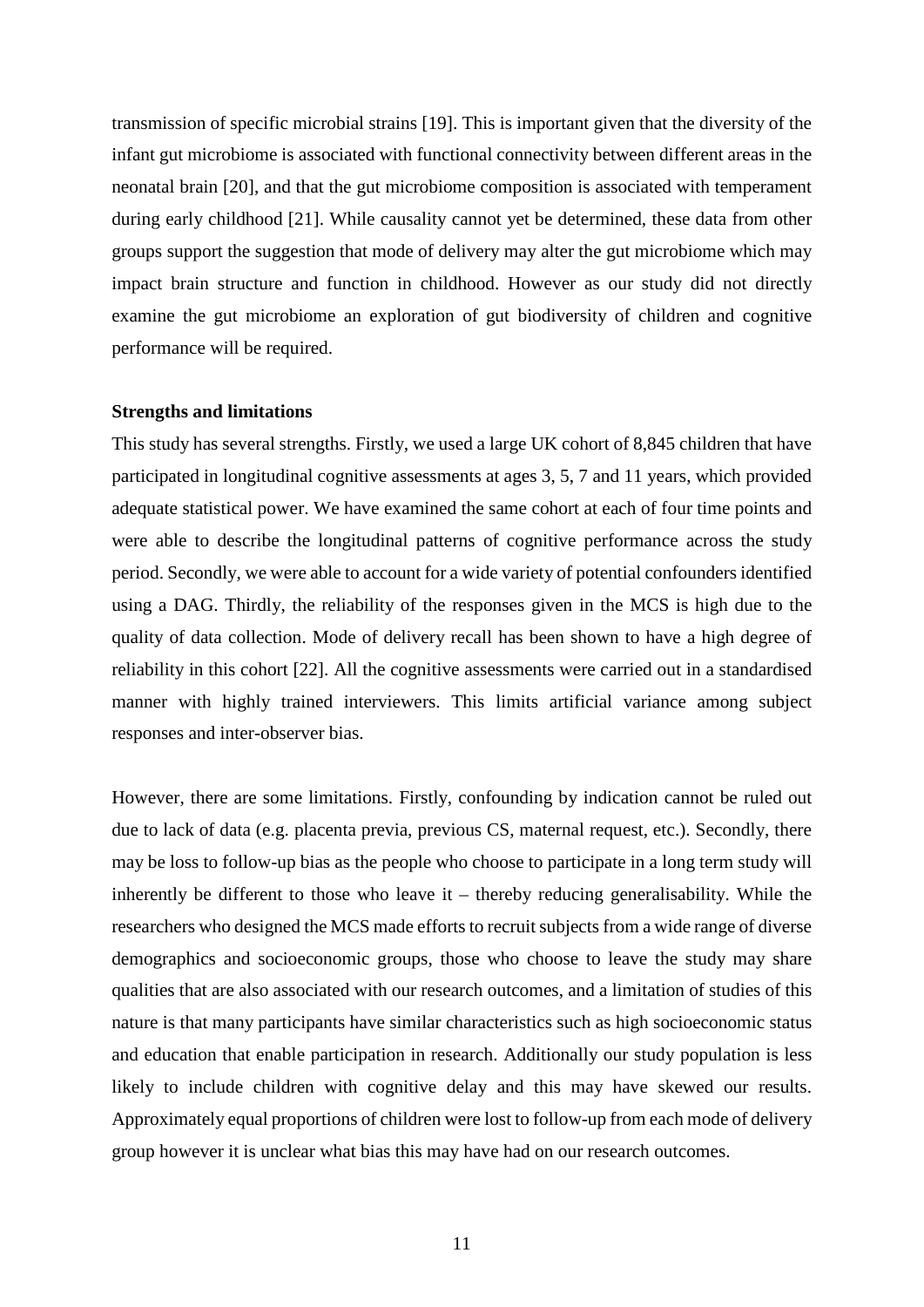#### **Conclusion**

In summary, we found that there may be a small association between planned CS and visualspatial cognitive delay in childhood. This is consistent with other studies investigating CS and cognitive outcomes in children. This has translational applications for healthcare professionals and expectant parents to give them more information to make better informed choices when planning mode of delivery. However, the findings in this study should be interpreted with caution and further research is needed to replicate these findings and to investigate the biological mechanism driving this association.

#### **Conflict of interest statement**

On behalf of all authors, the corresponding author states that there is no conflict of interest.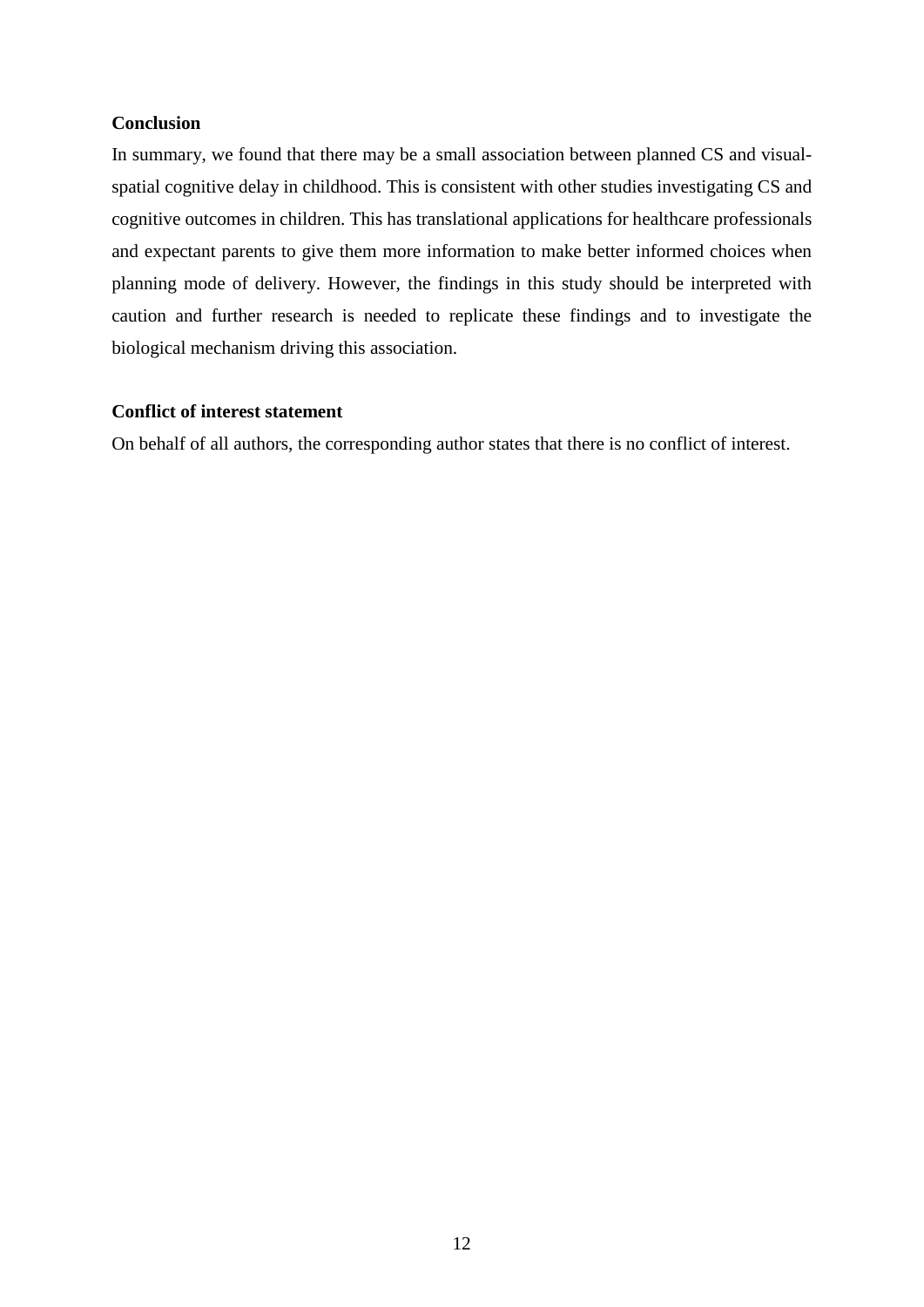#### **References**

1. Gibbons L, Belizán JM, Lauer JA, Betrán AP, Merialdi M, Althabe F (2010) The global numbers and costs of additionally needed and unnecessary caesarean sections performed per year: overuse as a barrier to universal coverage. World Health Report 30:1-31.

2. Boerma T, Ronsmans C, Melesse DY et al (2018) Global epidemiology of use of and disparities in caesarean sections. Lancet 392(10155):1341-8.

3. WHO. European health for all database (HFA-DB): WHO Regional Office for Europe; 2019 [18/4/2019]. Available from: https://gateway.euro.who.int/en/hfa-explorer/.

4. Sandall J, Tribe RM, Avery L et al (2018) Short-term and long-term effects of caesarean section on the health of women and children. Lancet 392(10155):1349-57.

5. Kulas T, Bursac D, Zegarac Z et al (2013) New views on cesarean section, its possible complications and long-term consequences for children's health. Med Arch 67(6):460.

6. Lawlor DA, Najman JM, Batty GD et al (2006) Early life predictors of childhood intelligence: findings from the Mater‐University study of pregnancy and its outcomes. Paediatr Perinat Epidemiol 20(2):148-62.

7. Fitzpatrick A, Carter J, Quigley MA (2016) Association of gestational age with verbal ability and spatial working memory at age 11. Pediatrics 138(6):e20160578.

8. Poulsen G, Wolke D, Kurinczuk JJ, Boyle EM, Field D, Alfirevic Z, Quigley MA. Gestational age and cognitive ability in early childhood: a population‐based cohort study. Paediatric and perinatal epidemiology. 2013 Jul;27(4):371-9.

9. Quigley MA, Poulsen G, Boyle E, Wolke D, Field D, Alfirevic Z, Kurinczuk JJ. Early term and late preterm birth are associated with poorer school performance at age 5 years: a cohort study. Archives of Disease in Childhood-Fetal and Neonatal Edition. 2012 May 1;97(3):F167- 73.

10. Curran EA, Kenny LC, Dalman C et al (2017) Birth by caesarean section and school performance in Swedish adolescents-a population-based study. BMC Pregnancy Childbirth 17(1):121.

11. Polidano C, Zhu A, Bornstein JC (2017) The relation between cesarean birth and child cognitive development. Sci Rep 7(1):11483.

12. Khadem N, Khadivzadeh T (2010) The intelligence quotient of school aged children delivered by cesarean section and vaginal delivery. Iran J Nurs Midwifery Res 15(3):135.

13. Li H-t, Ye R-w, Pei L-j et al (2011) Cesarean delivery on maternal request and childhood intelligence: a cohort study. Chin Med J 124(23):3982-7.

13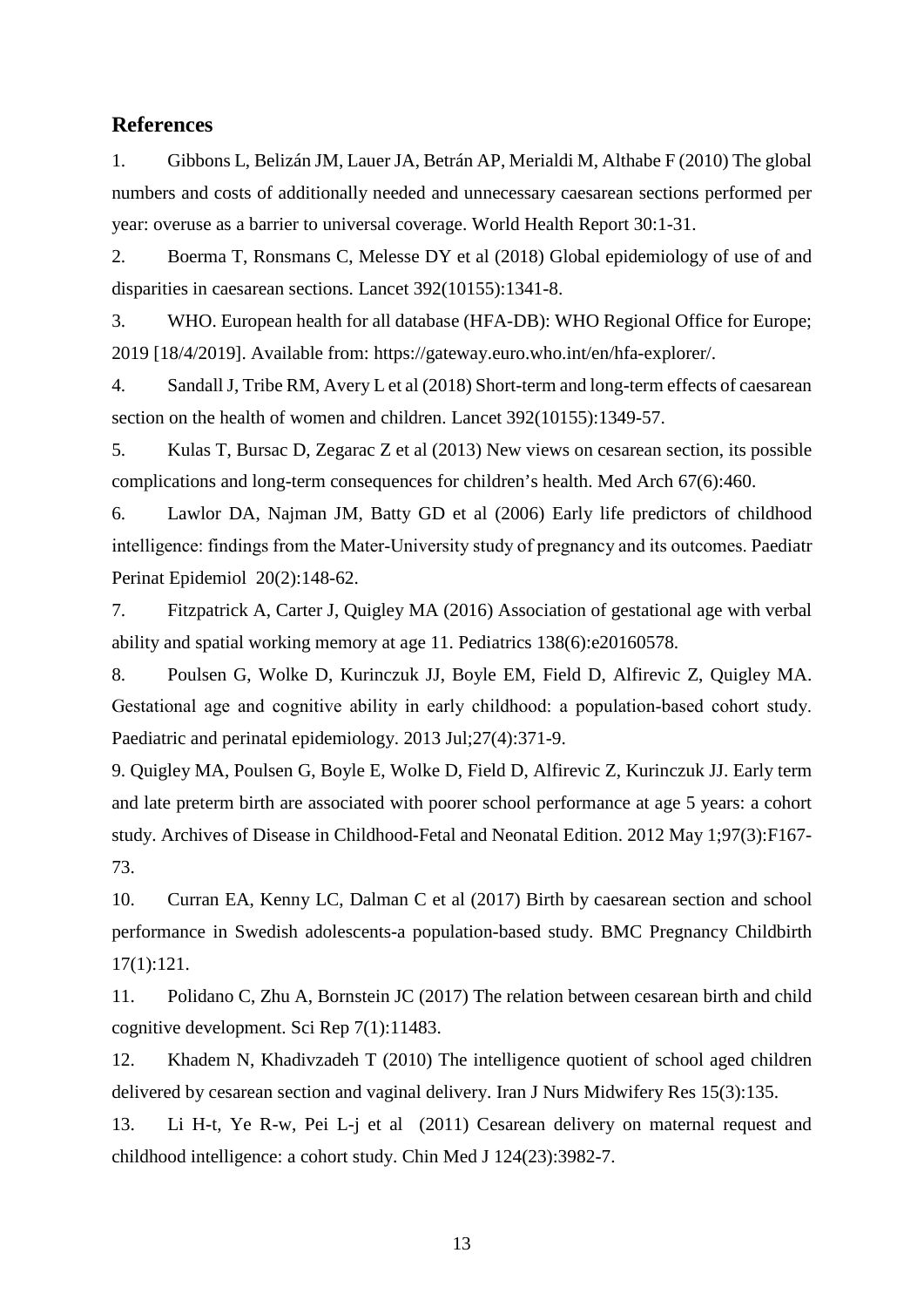14. Connelly R, Platt L (2014) Cohort profile: UK millennium Cohort study (MCS). Int J Epidemiol 43(6):1719-25.

15. Plewis I, Calderwood L, Hawkes D et al (2007) Millennium cohort study: technical report on sampling. London: Centre for Longitudinal Study, Institute of Education.

16. Hansen K (2014) Millennium Cohort Study: a guide to the datasets. First, Second, Third, Fourth and Fifth Surveys London: Centre for Longitudinal Studies.

17. Castillo-Ruiz A, Mosley M, Jacobs AJ et al (2018) Birth delivery mode alters perinatal cell death in the mouse brain. Proc Natl Acad Sci USA 115(46):11826-31.

18. Borre YE, O'Keeffe GW, Clarke G et al (2014) Microbiota and neurodevelopmental windows: implications for brain disorders. Trends Mol Med 20(9):509-18.

19. Wampach L, Heintz-Buschart A, Fritz JV et al (2018) Birth mode is associated with earliest strain-conferred gut microbiome functions and immunostimulatory potential. Nat Comm 9(1):5091.

20. Gao W, Salzwedel AP, Carlson AL et al. Gut microbiome and brain functional connectivity in infants-a preliminary study focusing on the amygdala. Psychopharmacology 2019:1-11.

21. Christian LM, Galley JD, Hade EM et al (2015) Gut microbiome composition is associated with temperament during early childhood. Brain Behav Immun 45:118-27.

22. Quigley M, Hockley C, Davidson L (2007) Agreement between hospital records and maternal recall of mode of delivery: evidence from 12 391 deliveries in the UK Millennium Cohort Study. BJOG 114(2):195-200.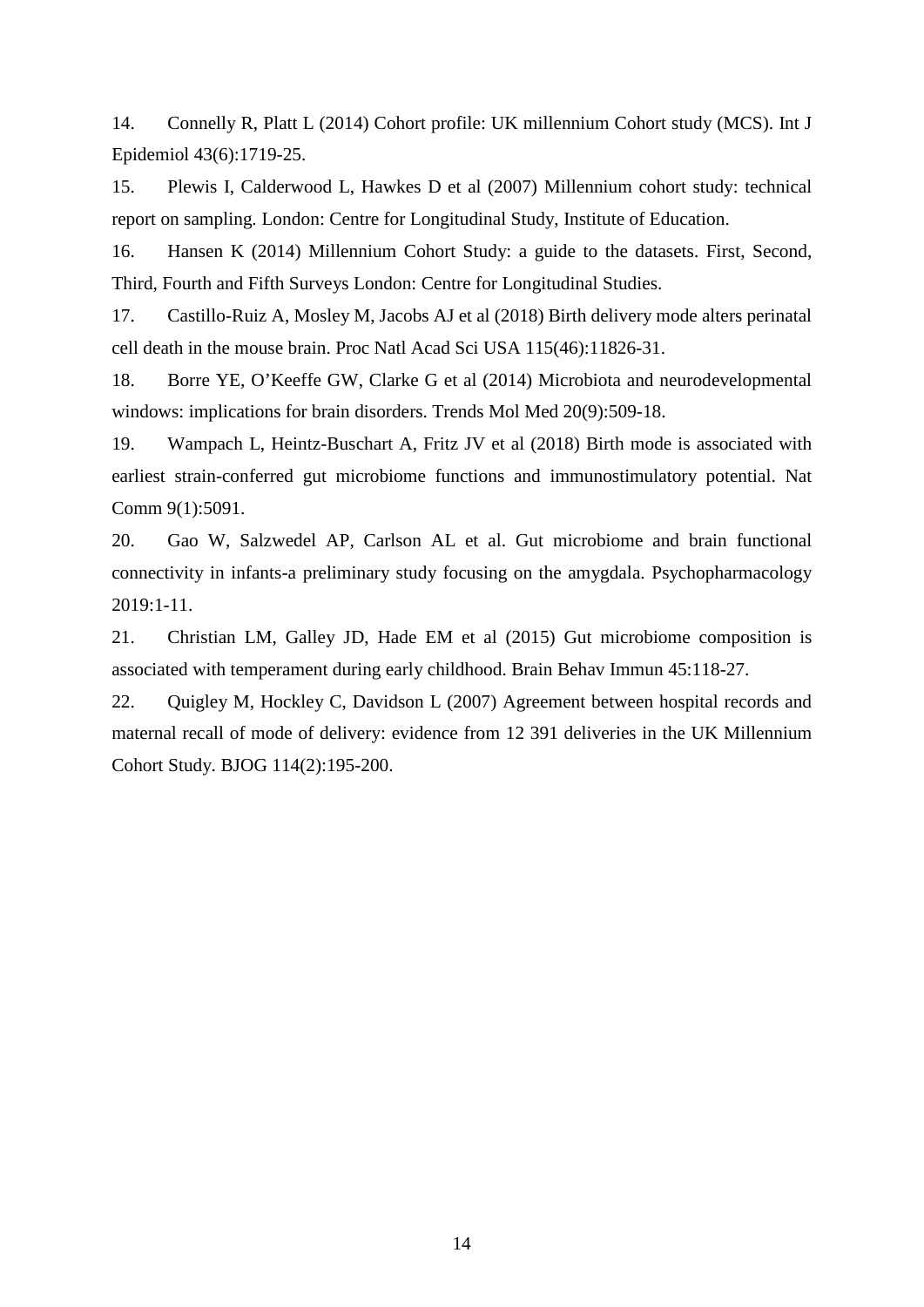# **Tables**

## **Table 1: Characteristics of the children in our study cohort.**

| <b>Child characteristics</b>                                                                                                                                                                                                                                                                                             | <b>Mode of Delivery</b> |                                                 |                                                                   |                                                 |                                                     |  |  |
|--------------------------------------------------------------------------------------------------------------------------------------------------------------------------------------------------------------------------------------------------------------------------------------------------------------------------|-------------------------|-------------------------------------------------|-------------------------------------------------------------------|-------------------------------------------------|-----------------------------------------------------|--|--|
| Study population $(n = 8,845)$                                                                                                                                                                                                                                                                                           | <b>Total</b>            | <b>Normal</b><br><b>Delivery</b><br>$(n=6,020)$ | <b>Assisted</b><br><b>Vaginal</b><br><b>Delivery</b><br>$(n=889)$ | <b>Planned</b><br><b>C-section</b><br>$(n=846)$ | <b>Emergency</b><br><b>C-section</b><br>$(n=1,090)$ |  |  |
| Gender, n (%):                                                                                                                                                                                                                                                                                                           | 4,346                   | 2,877                                           | 482                                                               | 396                                             | 591                                                 |  |  |
| Male                                                                                                                                                                                                                                                                                                                     | $(49.1\%)$              | $(47.8\%)$                                      | $(54.2\%)$                                                        | $(46.8\%)$                                      | $(54.2\%)$                                          |  |  |
| Female                                                                                                                                                                                                                                                                                                                   | 4,499<br>$(50.9\%)$     | 3,143<br>$(52.2\%)$                             | 407<br>$(45.8\%)$                                                 | 450<br>$(53.2\%)$                               | 499<br>$(45.8\%)$                                   |  |  |
| Ethnicity, n (%):                                                                                                                                                                                                                                                                                                        | 7,736                   | 5,210                                           | 825                                                               | 754                                             | 947                                                 |  |  |
| White                                                                                                                                                                                                                                                                                                                    | $(87.4\%)$              | $(86.5\%)$                                      | $(92.8\%)$                                                        | $(89.1\%)$                                      | (86.9)                                              |  |  |
|                                                                                                                                                                                                                                                                                                                          | 1,094                   | 796                                             | 63                                                                | 92                                              | 143                                                 |  |  |
| Other                                                                                                                                                                                                                                                                                                                    | $(12.4\%)$              | $(13.2\%)$                                      | $(7.1\%)$                                                         | $(10.9\%)$                                      | $(13.1\%)$                                          |  |  |
| Missing                                                                                                                                                                                                                                                                                                                  | 15<br>$(0.2\%)$         | 14<br>$(0.2\%)$                                 | 1<br>$(0.1\%)$                                                    | $\boldsymbol{0}$                                | $\boldsymbol{0}$                                    |  |  |
| Gestational Age, n (%):                                                                                                                                                                                                                                                                                                  | 63                      | 23                                              | $\overline{2}$                                                    | $\mathbf{1}$                                    | 37                                                  |  |  |
| Very Pre-Term                                                                                                                                                                                                                                                                                                            | $(0.7\%)$               | $(0.4\%)$                                       | $(0.2\%)$                                                         | $(0.1\%)$                                       | $(3.4\%)$                                           |  |  |
|                                                                                                                                                                                                                                                                                                                          | 966                     | 561                                             | 71                                                                | 135                                             | 199                                                 |  |  |
| Moderate - Late Preterm                                                                                                                                                                                                                                                                                                  | $(10.9\%)$              | $(9.3\%)$                                       | $(8\%)$                                                           | (16%)                                           | $(18.3\%)$                                          |  |  |
|                                                                                                                                                                                                                                                                                                                          | 7,439                   | 5,205                                           | 754                                                               | 693                                             | 787                                                 |  |  |
| Term                                                                                                                                                                                                                                                                                                                     | $(84.1\%)$              | $(86.5\%)$                                      | $(84.8\%)$                                                        | $(81.9\%)$                                      | $(72.2\%)$                                          |  |  |
|                                                                                                                                                                                                                                                                                                                          | 306                     | 182                                             | 55                                                                | 9                                               | 60                                                  |  |  |
| Post-Term                                                                                                                                                                                                                                                                                                                | $(3.5\%)$               | (3%)                                            | $(6.2\%)$                                                         | $(1.1\%)$                                       | $(5.5\%)$                                           |  |  |
| Missing                                                                                                                                                                                                                                                                                                                  | 71                      | 49                                              | 7                                                                 | 8                                               | 7                                                   |  |  |
|                                                                                                                                                                                                                                                                                                                          | $(0.8\%)$               | $(0.8\%)$                                       | $(0.8\%)$                                                         | $(0.9\%)$                                       | $(0.6\%)$                                           |  |  |
| Birthweight, n (%):                                                                                                                                                                                                                                                                                                      | 52                      | 15                                              | $\mathbf{1}$                                                      | $\overline{2}$                                  | 34                                                  |  |  |
| Very Low Birthweight                                                                                                                                                                                                                                                                                                     | $(0.6\%)$               | $(0.2\%)$                                       | $(0.1\%)$                                                         | $(0.2\%)$                                       | $(3.1\%)$                                           |  |  |
| Low Birthweight                                                                                                                                                                                                                                                                                                          | 456                     | 259                                             | 29                                                                | 45                                              | 123                                                 |  |  |
|                                                                                                                                                                                                                                                                                                                          | $(5.2\%)$               | $(4.3\%)$                                       | $(3.3\%)$                                                         | $(5.3\%)$                                       | $(11.3\%)$                                          |  |  |
| Normal Birthweight                                                                                                                                                                                                                                                                                                       | 7,789                   | 5,411                                           | 806                                                               | 743                                             | 829                                                 |  |  |
|                                                                                                                                                                                                                                                                                                                          | (88%)                   | $(89.9\%)$                                      | $(90.7\%)$                                                        | $(87.8\%)$                                      | $(76.1\%)$                                          |  |  |
| High Birthweight                                                                                                                                                                                                                                                                                                         | 543                     | 331                                             | 53                                                                | 55                                              | 104                                                 |  |  |
|                                                                                                                                                                                                                                                                                                                          | $(6.1\%)$               | $(5.5\%)$                                       | (6%)                                                              | $(6.5\%)$                                       | $(9.5\%)$                                           |  |  |
| Missing                                                                                                                                                                                                                                                                                                                  | 5<br>$(0.1\%)$          | $\overline{4}$<br>$(0.1\%)$                     | $\boldsymbol{0}$                                                  | 1<br>$(0.1\%)$                                  | $\boldsymbol{0}$                                    |  |  |
| Birth Order, n (%):                                                                                                                                                                                                                                                                                                      | 3,711                   | 2,080                                           | 698                                                               | 220                                             | 713                                                 |  |  |
| <b>First Born</b>                                                                                                                                                                                                                                                                                                        | (42%)                   | $(34.6\%)$                                      | $(78.5\%)$                                                        | (26%)                                           | $(65.4\%)$                                          |  |  |
|                                                                                                                                                                                                                                                                                                                          | 3,199                   | 2,394                                           | 149                                                               | 404                                             | 252                                                 |  |  |
| Second Born                                                                                                                                                                                                                                                                                                              | $(36.2\%)$              | $(39.8\%)$                                      | $(16.8\%)$                                                        | (47.8%)                                         | $(23.1\%)$                                          |  |  |
|                                                                                                                                                                                                                                                                                                                          | 1,935                   | 1,546                                           | 42                                                                | 222                                             | 125                                                 |  |  |
| $\geq$ Third Born                                                                                                                                                                                                                                                                                                        | $(21.9\%)$              | (25.7%)                                         | $(4.7\%)$                                                         | $(26.2\%)$                                      | $(11.5\%)$                                          |  |  |
| Gestational Age: Very Pre-term = <32 weeks; Moderate - Late Preterm = 32 to 37 weeks; Term = 37 to 42 weeks; Post-Term<br>$=$ >42 weeks.<br><b>Birthweight:</b> Very Low Birthweight = $\langle 1.5kg;$ Low Birthweight = $1.5kg$ to $2.5kg$ ; Normal Birthweight = $2.5kg$ to $4.2kg$ ;<br>High Birthweight $=$ >4.2kg. |                         |                                                 |                                                                   |                                                 |                                                     |  |  |
|                                                                                                                                                                                                                                                                                                                          |                         |                                                 |                                                                   |                                                 |                                                     |  |  |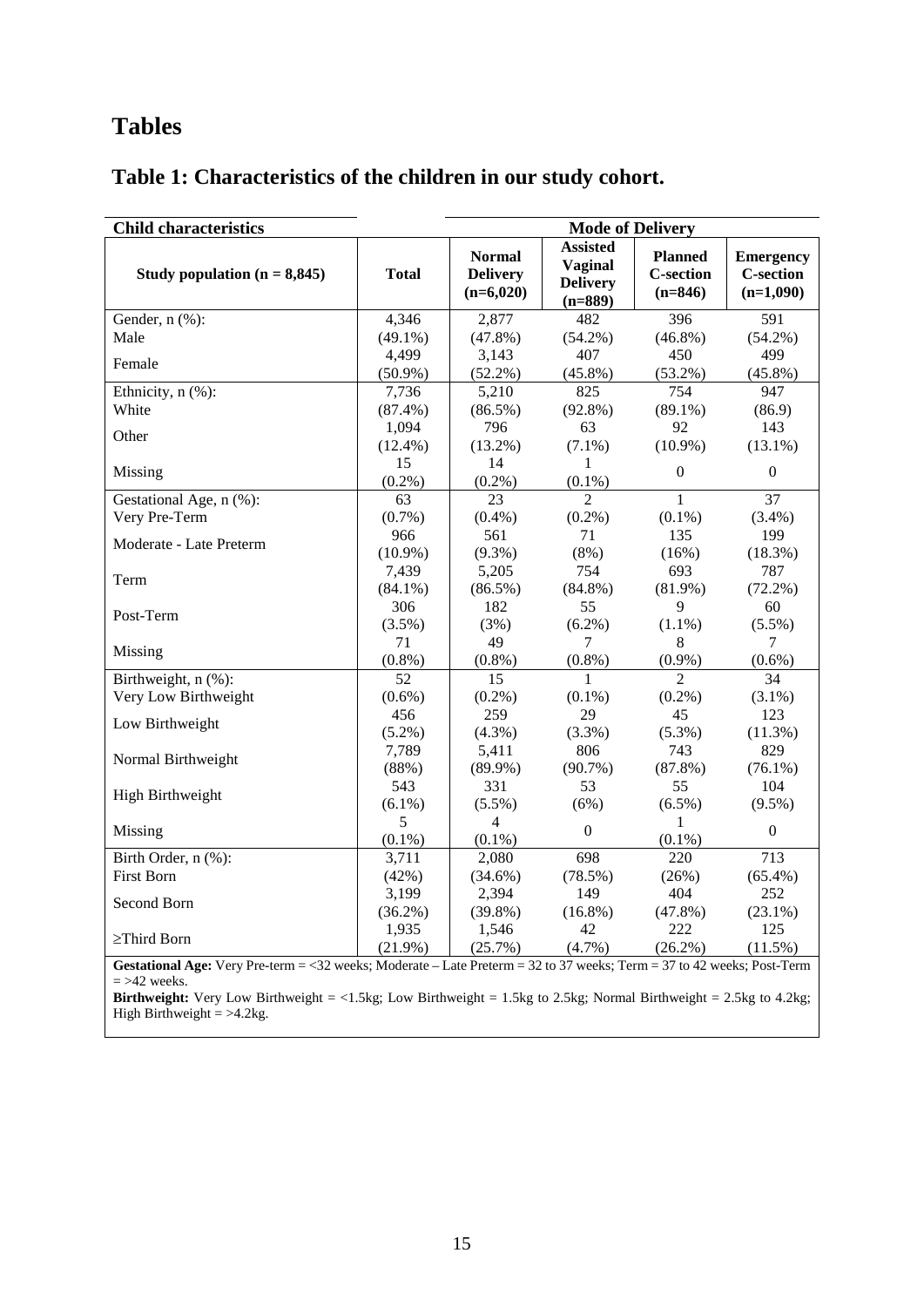| <b>Pregnancy related characteristics</b>                                                               |                     | <b>Mode of Delivery</b>                         |                                                                   |                                                 |                                                     |  |  |  |
|--------------------------------------------------------------------------------------------------------|---------------------|-------------------------------------------------|-------------------------------------------------------------------|-------------------------------------------------|-----------------------------------------------------|--|--|--|
| Study population $(n = 8,845)$                                                                         | <b>Total</b>        | <b>Normal</b><br><b>Delivery</b><br>$(n=6,020)$ | <b>Assisted</b><br><b>Vaginal</b><br><b>Delivery</b><br>$(n=889)$ | <b>Planned</b><br><b>C-section</b><br>$(n=846)$ | <b>Emergency</b><br><b>C-section</b><br>$(n=1,090)$ |  |  |  |
| Maternal Age, n (%):                                                                                   | 494                 | 370                                             | 59                                                                | 18                                              | 47                                                  |  |  |  |
| <20 years old                                                                                          | $(5.6\%)$           | $(6.1\%)$                                       | $(6.6\%)$                                                         | $(2.1\%)$                                       | $(4.3\%)$                                           |  |  |  |
| $20 - 35$ years old                                                                                    | 7,147               | 4,897                                           | 715                                                               | 651                                             | 884                                                 |  |  |  |
|                                                                                                        | $(80.8\%)$          | $(81.3\%)$                                      | $(80.4\%)$                                                        | (77%)                                           | $(81.1\%)$                                          |  |  |  |
| >36 years old                                                                                          | 1,204               | 753                                             | 115                                                               | 177                                             | 159                                                 |  |  |  |
|                                                                                                        | $(13.6\%)$          | $(12.5\%)$                                      | $(12.9\%)$                                                        | $(20.9\%)$                                      | $(14.6\%)$                                          |  |  |  |
| Mat. BMI prior to Pregnancy, n (%):                                                                    | 406                 | 305                                             | 38                                                                | 24                                              | 39                                                  |  |  |  |
| Underweight                                                                                            | $(4.6\%)$           | $(5.1\%)$                                       | $(4.3\%)$                                                         | $(2.8\%)$                                       | $(3.6\%)$                                           |  |  |  |
| Normal BMI                                                                                             | 5,378               | 3,758                                           | 590                                                               | 435                                             | 595                                                 |  |  |  |
|                                                                                                        | $(60.8\%)$          | $(62.4\%)$                                      | $(66.4\%)$                                                        | $(51.4\%)$                                      | $(54.6\%)$                                          |  |  |  |
| Overweight                                                                                             | 1,711               | 1,103                                           | 162                                                               | 197                                             | 249                                                 |  |  |  |
|                                                                                                        | $(19.3\%)$          | (18.3%)                                         | $(18.2\%)$                                                        | (23.3%)                                         | (22.8%)                                             |  |  |  |
| Obese Class I                                                                                          | 522<br>$(5.9\%)$    | 318<br>$(5.3\%)$                                | 39<br>(4.4%)                                                      | 75                                              | 90                                                  |  |  |  |
|                                                                                                        | 158                 | 90                                              | 8                                                                 | $(8.9\%)$<br>9                                  | $(8.3\%)$<br>10                                     |  |  |  |
| Obese Class II                                                                                         | $(1.8\%)$           | $(1.5\%)$                                       | $(0.9\%)$                                                         | $(1.1\%)$                                       | $(0.9\%)$                                           |  |  |  |
|                                                                                                        | 62                  | 35                                              | 8                                                                 | 9                                               | 10                                                  |  |  |  |
| Obese Class III                                                                                        | $(0.7\%)$           | $(0.6\%)$                                       | $(0.9\%)$                                                         | $(1.1\%)$                                       | $(0.9\%)$                                           |  |  |  |
|                                                                                                        | 608                 | 411                                             | 44                                                                | 78                                              | 75                                                  |  |  |  |
| <b>Missing</b>                                                                                         | $(6.9\%)$           | $(6.8\%)$                                       | $(4.9\%)$                                                         | $(9.2\%)$                                       | $(6.9\%)$                                           |  |  |  |
| Preeclampsia, n (%):                                                                                   | 683                 | 358                                             | 83                                                                | 75                                              | 167                                                 |  |  |  |
| Yes                                                                                                    | (7.7%)              | $(5.9\%)$                                       | $(9.3\%)$                                                         | $(8.9\%)$                                       | $(15.3\%)$                                          |  |  |  |
|                                                                                                        | 8,162               | 5,662                                           | 806                                                               | 771                                             | 923                                                 |  |  |  |
| N <sub>o</sub>                                                                                         | $(92.3\%)$          | $(94.1\%)$                                      | $(90.7\%)$                                                        | $(91.1\%)$                                      | (84.7%)                                             |  |  |  |
| Alcohol during Pregnancy, n<br>(%):                                                                    | 5,978               | 4,039                                           | 594                                                               | 578                                             | 767                                                 |  |  |  |
| Never                                                                                                  | $(67.6\%)$          | $(67.1\%)$                                      | $(66.8\%)$                                                        | $(68.3\%)$                                      | $(70.4\%)$                                          |  |  |  |
| <once month<="" per="" td=""><td>1,309</td><td>904</td><td>145</td><td>121</td><td>139</td></once>     | 1,309               | 904                                             | 145                                                               | 121                                             | 139                                                 |  |  |  |
|                                                                                                        | $(14.8\%)$          | (15%)                                           | $(16.3\%)$                                                        | $(14.3\%)$                                      | $(12.8\%)$                                          |  |  |  |
| 1-2 Times per Month                                                                                    | 686                 | 479                                             | 73                                                                | 63                                              | 71                                                  |  |  |  |
|                                                                                                        | $(7.8\%)$           | $(8\%)$                                         | $(8.2\%)$                                                         | $(7.4\%)$                                       | $(6.5\%)$                                           |  |  |  |
| <b>Every Week</b>                                                                                      | 871                 | 597                                             | 77                                                                | 84                                              | 113                                                 |  |  |  |
|                                                                                                        | $(9.8\%)$           | $(9.9\%)$                                       | $(8.7\%)$                                                         | $(9.9\%)$                                       | $(10.4\%)$                                          |  |  |  |
| <b>Missing</b>                                                                                         | 1                   | 1                                               | $\boldsymbol{0}$                                                  | $\boldsymbol{0}$                                | $\boldsymbol{0}$                                    |  |  |  |
|                                                                                                        | $(0.01\%)$          | $(0.01\%)$                                      |                                                                   |                                                 |                                                     |  |  |  |
| Smoking During Pregnancy, n (%):                                                                       | 5,862               | 3,935                                           | 596                                                               | 589                                             | 742                                                 |  |  |  |
| Non-Smoker                                                                                             | $(66.3\%)$<br>1,068 | $(65.4\%)$<br>691                               | (67%)<br>135                                                      | $(69.6\%)$<br>95                                | $(68.1\%)$<br>147                                   |  |  |  |
| <b>Stopped Smoking during Pregnancy</b>                                                                | $(12.1\%)$          | (11.5%)                                         | $(15.2\%)$                                                        | $(11.2\%)$                                      | (13.5%)                                             |  |  |  |
|                                                                                                        | 1,903               | 1,387                                           | 155                                                               | 161                                             | 200                                                 |  |  |  |
| Continued Smoking during Pregnancy                                                                     | (21.5%)             | (23%)                                           | $(17.4\%)$                                                        | (19%)                                           | (18.3%)                                             |  |  |  |
|                                                                                                        | 12                  | 7                                               | 3                                                                 |                                                 | 1                                                   |  |  |  |
| <b>Missing</b>                                                                                         | $(0.1\%)$           | $(0.1\%)$                                       | $(0.3\%)$                                                         | $(0.1\%)$                                       | $(0.1\%)$                                           |  |  |  |
| <b>Maternal Body Mass Index (Mat. BMI) prior to Pregnancy:</b> Underweight = <18.5 kg/m2; Normal BMI = |                     |                                                 |                                                                   |                                                 |                                                     |  |  |  |
| 18.5 kg/m2 to 25 kg/m2; Overweight = 25 kg/m2 to 30 kg/m2; Obese Class I = 30 kg/m2 to 35 kg/m2; Obese |                     |                                                 |                                                                   |                                                 |                                                     |  |  |  |
| Class II = 35 kg/m2 to 40 kg/m2; Obese Class III = >40 kg/m2.                                          |                     |                                                 |                                                                   |                                                 |                                                     |  |  |  |

## **Table 2: Pregnancy related characteristics of our study cohort.**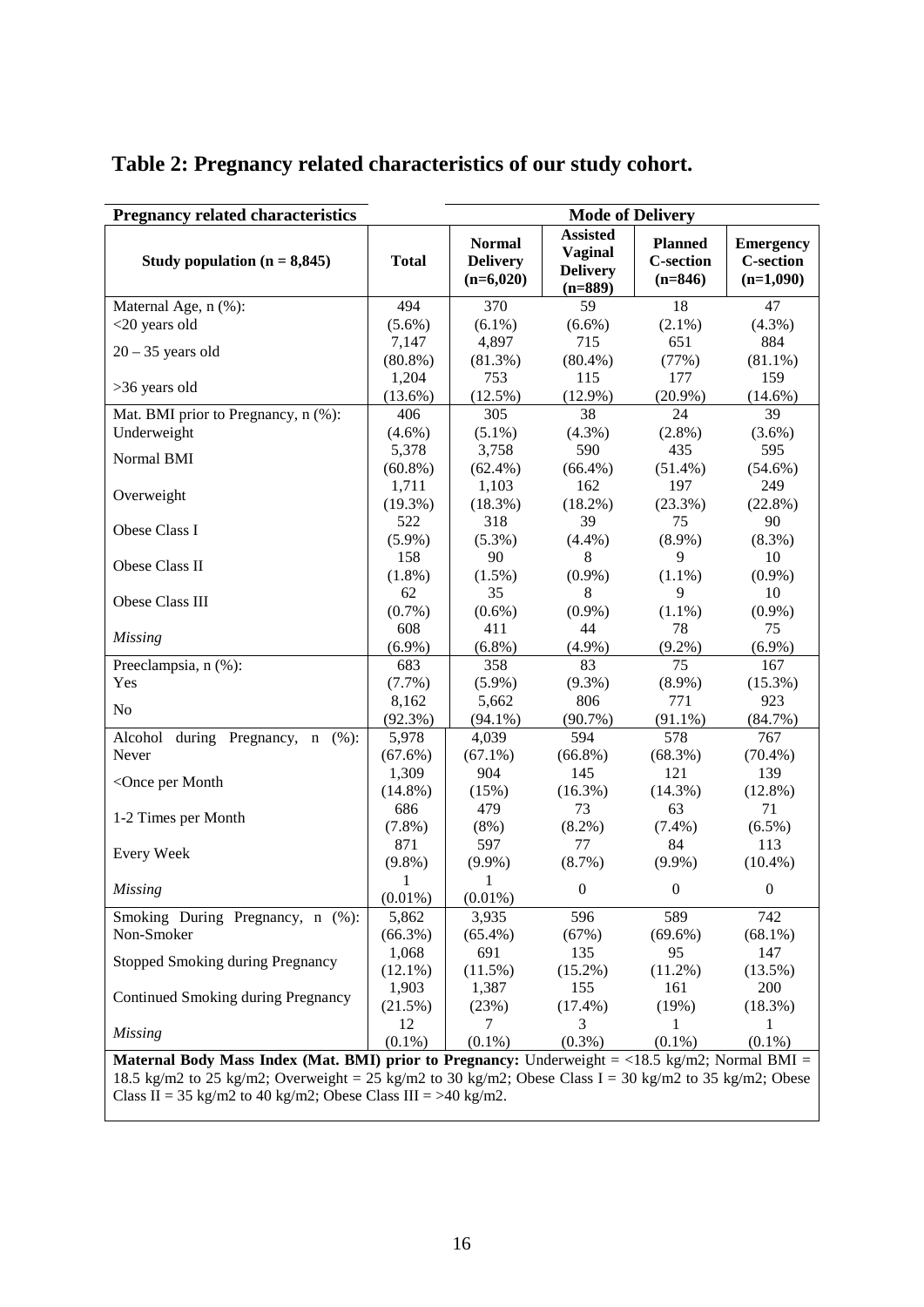| Sociodemographic characteristics              |              | <b>Mode of Delivery</b>                         |                                                                   |                                                 |                                                     |  |  |  |
|-----------------------------------------------|--------------|-------------------------------------------------|-------------------------------------------------------------------|-------------------------------------------------|-----------------------------------------------------|--|--|--|
| Study population $(n = 8,845)$                | <b>Total</b> | <b>Normal</b><br><b>Delivery</b><br>$(n=6,020)$ | <b>Assisted</b><br><b>Vaginal</b><br><b>Delivery</b><br>$(n=889)$ | <b>Planned</b><br><b>C-section</b><br>$(n=846)$ | <b>Emergency</b><br><b>C-section</b><br>$(n=1,090)$ |  |  |  |
| Maternal Education, n (%):                    | 1,125        | 856                                             | 57                                                                | 112                                             | 100                                                 |  |  |  |
| No Formal Qualification                       | (12.7%)      | $(14.2\%)$                                      | $(6.4\%)$                                                         | $(13.2\%)$                                      | $(9.2\%)$                                           |  |  |  |
| Lower; GCSE                                   | 3,853        | 2,664                                           | 361                                                               | 376                                             | 452                                                 |  |  |  |
|                                               | $(43.6\%)$   | $(44.3\%)$                                      | $(40.6\%)$                                                        | $(44.4\%)$                                      | $(41.5\%)$                                          |  |  |  |
| Medium; A-level                               | 938          | 649                                             | 112                                                               | 63                                              | 114                                                 |  |  |  |
|                                               | $(10.6\%)$   | $(10.8\%)$                                      | $(12.6\%)$                                                        | $(7.4\%)$                                       | $(10.5\%)$                                          |  |  |  |
| Higher; 3 <sup>rd</sup> Level Degree          | 2,733        | 1,710                                           | 346                                                               | 278                                             | 399                                                 |  |  |  |
|                                               | $(30.9\%)$   | $(28.4\%)$                                      | $(38.9\%)$                                                        | $(32.9\%)$                                      | $(36.6\%)$                                          |  |  |  |
| <b>Missing</b>                                | 196          | 141                                             | 13                                                                | 17                                              | 25                                                  |  |  |  |
|                                               | $(2.2\%)$    | $(2.3\%)$                                       | $(1.5\%)$                                                         | $(2\%)$                                         | $(2.3\%)$                                           |  |  |  |
| Paternal Education, n (%):                    | 1,075        | 753                                             | 95                                                                | 107                                             | 120                                                 |  |  |  |
| No Formal Qualification                       | $(12.2\%)$   | $(12.5\%)$                                      | $(10.7\%)$                                                        | $(12.6\%)$                                      | $(11\%)$                                            |  |  |  |
| Lower; GCSE                                   | 2,935        | 1,992                                           | 288                                                               | 286                                             | 369                                                 |  |  |  |
|                                               | $(33.2\%)$   | $(33.1\%)$                                      | $(32.4\%)$                                                        | $(33.8\%)$                                      | $(33.9\%)$                                          |  |  |  |
| Medium; A-level                               | 603          | 395                                             | 67                                                                | 61                                              | 80                                                  |  |  |  |
|                                               | $(6.8\%)$    | $(6.6\%)$                                       | $(7.5\%)$                                                         | $(7.2\%)$                                       | $(7.3\%)$                                           |  |  |  |
| Higher; 3 <sup>rd</sup> Level Degree          | 2,296        | 1,474                                           | 281                                                               | 237                                             | 304                                                 |  |  |  |
|                                               | (26%)        | $(24.5\%)$                                      | $(31.6\%)$                                                        | (28%)                                           | $(27.9\%)$                                          |  |  |  |
| <b>Missing</b>                                | 1,936        | 1,406                                           | 158                                                               | 155                                             | 217                                                 |  |  |  |
|                                               | $(21.9\%)$   | $(23.4\%)$                                      | (17.8%)                                                           | (18.3%)                                         | $(19.9\%)$                                          |  |  |  |
| IMD Quintile, n (%):                          | 2,184        | 1,610                                           | 146                                                               | 194                                             | 234                                                 |  |  |  |
| Lowest Quintile                               | (24.7%)      | (26.7%)                                         | (16.45)                                                           | $(22.9\%)$                                      | (21.5%)                                             |  |  |  |
| 2 <sup>nd</sup> Quintile                      | 1,969        | 1,321                                           | 207                                                               | 199                                             | 242                                                 |  |  |  |
|                                               | (22.3%)      | (21.9%)                                         | (23.3%)                                                           | (23.5%)                                         | $(22.2\%)$                                          |  |  |  |
| 3rd Quintile                                  | 1,655        | 1,102                                           | 184                                                               | 157                                             | 212                                                 |  |  |  |
|                                               | (18.7%)      | (18.3%)                                         | (20.7%)                                                           | (18.6%)                                         | $(19.4\%)$                                          |  |  |  |
| 4 <sup>th</sup> Quintile                      | 1,435        | 942                                             | 166                                                               | 141                                             | 186                                                 |  |  |  |
|                                               | $(16.2\%)$   | $(15.6\%)$                                      | (18.7%)                                                           | (16.7%)                                         | $(17.1\%)$                                          |  |  |  |
| <b>Highest Quintile</b>                       | 1,602        | 1,045                                           | 186                                                               | 155                                             | 216                                                 |  |  |  |
|                                               | $(18.1\%)$   | $(17.4\%)$                                      | $(20.9\%)$                                                        | (18.3%)                                         | $(19.8\%)$                                          |  |  |  |
| <b>Breastfeeding (for Sub-Group Analysis)</b> |              |                                                 |                                                                   |                                                 |                                                     |  |  |  |
| Breastfeeding,<br>(%):<br>Never<br>n          | 2,940        | 2,051                                           | 255                                                               | $\overline{314}$                                | 320                                                 |  |  |  |
| <b>Breastfed</b>                              | $(33.2\%)$   | $(34.1\%)$                                      | (28.7%)                                                           | $(37.1\%)$                                      | $(29.4\%)$                                          |  |  |  |
| $<$ 2 months Breastfed                        | 1,541        | 966                                             | 179                                                               | 157                                             | 239                                                 |  |  |  |
|                                               | $(17.4\%)$   | $(16.1\%)$                                      | $(20.1\%)$                                                        | $(18.6\%)$                                      | $(21.9\%)$                                          |  |  |  |
| $2 - 4$ months Breastfed                      | 1,820        | 1,233                                           | 200                                                               | 145                                             | 242                                                 |  |  |  |
|                                               | $(20.6\%)$   | $(20.5\%)$                                      | (22.5%)                                                           | $(17.1\%)$                                      | $(22.2\%)$                                          |  |  |  |
| >4 months Breastfed                           | 1,385        | 960                                             | 155                                                               | 123                                             | 147                                                 |  |  |  |
|                                               | $(15.7\%)$   | $(16.0\%)$                                      | (17.45)                                                           | $(14.5\%)$                                      | $(13.5\%)$                                          |  |  |  |
| <b>Missing</b>                                | 1,159        | 810                                             | 100                                                               | 107                                             | 142                                                 |  |  |  |
|                                               | $(13.1\%)$   | (13.5%)                                         | (11.3%)                                                           | (12.7%)                                         | $(13.0\%)$                                          |  |  |  |
| $IMD = Index of Multiple Deprivation$         |              |                                                 |                                                                   |                                                 |                                                     |  |  |  |

# **Table 3: Sociodemographic characteristics of our study cohort.**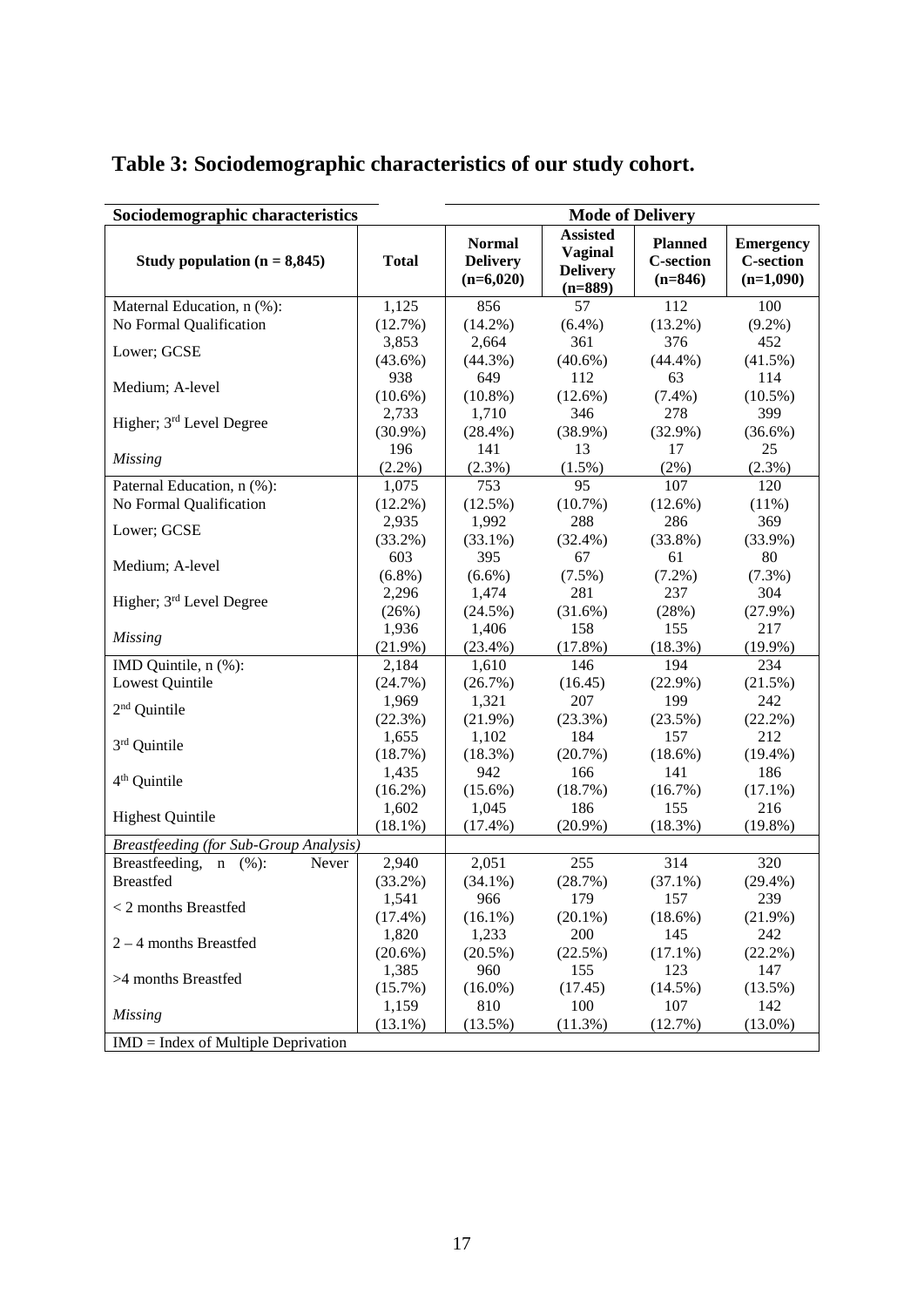|                                 |                                                      | <b>Crude</b>                                                |                                                              |                                                   |                                                       | <b>Adjusted</b>                            |                                               |                                    |                                      |
|---------------------------------|------------------------------------------------------|-------------------------------------------------------------|--------------------------------------------------------------|---------------------------------------------------|-------------------------------------------------------|--------------------------------------------|-----------------------------------------------|------------------------------------|--------------------------------------|
| Age                             | <b>Test</b><br>$(n = 8,845)$                         | <b>Normal</b><br><b>Delivery</b><br>(Ref.)<br>$(n = 6,020)$ | <b>Assisted</b><br>Vaginal<br><b>Delivery</b><br>$(n = 889)$ | <b>Planned</b><br><b>C-section</b><br>$(n = 846)$ | <b>Emergency</b><br><b>C-section</b><br>$(n = 1,090)$ | <b>Normal</b><br><b>Delivery</b><br>(Ref.) | <b>Assisted</b><br>Vaginal<br><b>Delivery</b> | <b>Planned</b><br><b>C-section</b> | <b>Emergency</b><br><b>C-section</b> |
| <b>Verbal Cognitive Ability</b> |                                                      |                                                             |                                                              |                                                   |                                                       |                                            |                                               |                                    |                                      |
| 11                              | BAS Verbal Similarities Delay: n (%)                 | $216(3.6\%)$                                                | 25 (2.8%)                                                    | 29 (3.4%)                                         | 29 (2.7%)                                             |                                            |                                               |                                    |                                      |
| $\tau$                          | BAS Word Reading Delay: n (%)                        | 317 (5.3%)                                                  | 24 (2.7%)                                                    | 48 (5.7%)                                         | 48 (4.4%)                                             |                                            |                                               |                                    |                                      |
| 5                               | BAS Naming Vocabulary Delay: n (%)                   | $404(6.7\%)$                                                | 35 (3.9%)                                                    | $43(5.1\%)$                                       | 64 (5.9%)                                             |                                            |                                               |                                    |                                      |
| $\mathfrak{Z}$                  | BAS Naming Vocabulary Delay: n (%)                   | 918 (15.2%)                                                 | 79 (8.9%)                                                    | 114 (13.5%)                                       | 148 (13.6%)                                           |                                            |                                               |                                    |                                      |
| 11                              | <b>BAS</b> Verbal Similarities Delay:<br>OR (95% CI) |                                                             | 0.78<br>$(0.51 \text{ to } 1.18)$                            | 0.95<br>$(0.64 \text{ to } 1.42)$                 | 0.73<br>$(0.50 \text{ to } 1.09)$                     |                                            | 1.28<br>$(0.82 \text{ to } 2.00)$             | 1.04<br>$(0.69 \text{ to } 1.56)$  | 1.02<br>$(0.68 \text{ to } 1.54)$    |
| 7                               | <b>BAS Word Reading Delay:</b><br>OR (95% CI)        | 1                                                           | 0.50<br>$(0.33 \text{ to } 0.76)$                            | 1.08<br>$(0.79 \text{ to } 1.48)$                 | 0.83<br>$(0.61 \text{ to } 1.13)$                     |                                            | 0.73<br>$(0.47 \text{ to } 1.14)$             | 1.15<br>$(0.83 \text{ to } 1.60)$  | 0.99<br>$(0.71 \text{ to } 1.38)$    |
| 5                               | <b>BAS Naming Vocabulary Delay:</b><br>OR (95% CI)   | 1                                                           | 0.57<br>$(0.40 \text{ to } 0.81)$                            | 0.74<br>$(0.54 \text{ to } 1.03)$                 | 0.87<br>$(0.66 \text{ to } 1.14)$                     |                                            | 1.08<br>$(0.74 \text{ to } 1.59)$             | 0.84<br>$(0.59 \text{ to } 1.20)$  | 1.17<br>$(0.87 \text{ to } 1.59)$    |
| 3                               | <b>BAS Naming Vocabulary Delay:</b><br>OR (95% CI)   |                                                             | 0.54<br>$(0.43 \text{ to } 0.69)$                            | 0.87<br>$(0.70 \text{ to } 1.07)$                 | 0.87<br>$(0.72 \text{ to } 1.05)$                     |                                            | 0.92<br>$(0.70 \text{ to } 1.21)$             | 0.96<br>$(0.76 \text{ to } 1.22)$  | 1.11<br>$(0.90 \text{ to } 1.38)$    |
|                                 | <b>Patterns of Verbal Delay</b>                      |                                                             |                                                              |                                                   |                                                       |                                            |                                               |                                    |                                      |
| $3-11$                          | Never Delayed: n (%)                                 | 4,688 (77.9%)                                               | 770 (86.6%)                                                  | 666 (78.7%)                                       | 875 (80.3%)                                           |                                            |                                               |                                    |                                      |
| $3 - 11$                        | Delayed Once Only: n (%)                             | 921 (15.3%)                                                 | 82 (9.2%)                                                    | 136 (16.1%)                                       | 154 (14.1%)                                           |                                            |                                               |                                    |                                      |
| $3-11$                          | Persistent Delay: n (%)                              | 131 (2.2%)                                                  | $13(1.5\%)$                                                  | $19(2.2\%)$                                       | 19(1.7%)                                              |                                            |                                               |                                    |                                      |
| $3 - 11$                        | Early Childhood Delay: n (%)                         | 342 (5.7%)                                                  | 29 (3.3%)                                                    | 32 (3.8%)                                         | 51 (4.7%)                                             |                                            |                                               |                                    |                                      |
| $3-11$                          | Odds of Never Delayed:<br>OR (95% CI)                |                                                             | 1.84<br>$(1.50 \text{ to } 2.25)$                            | 1.05<br>$(0.88 \text{ to } 1.25)$                 | 1.16<br>$(0.98 \text{ to } 1.36)$                     |                                            | 1.14<br>$(0.91 \text{ to } 1.42)$             | 0.96<br>$(0.79 \text{ to } 1.17)$  | 0.91<br>$(0.75 \text{ to } 1.09)$    |
| $3-11$                          | Delayed Once Only:<br>OR (95% CI)                    |                                                             | 0.56<br>$(0.44 \text{ to } 0.71)$                            | 1.06<br>$(0.87 \text{ to } 1.29)$                 | 0.91<br>$(0.76 \text{ to } 1.10)$                     |                                            | 0.78<br>$(0.61 \text{ to } 1.00)$             | 1.13<br>$(0.92 \text{ to } 1.38)$  | 1.06<br>$(0.87 \text{ to } 1.29)$    |
| $3-11$                          | Persistent Delay:<br>OR (95% CI)                     | 1                                                           | 0.67<br>$(0.38 \text{ to } 1.18)$                            | 1.03<br>$(0.63 \text{ to } 1.68)$                 | 0.80<br>$(0.49 \text{ to } 1.30)$                     |                                            | 1.36<br>$(0.74 \text{ to } 2.51)$             | 1.23<br>$(0.74 \text{ to } 2.04)$  | 1.24<br>$(0.75 \text{ to } 2.07)$    |
| $3-11$                          | Early Childhood Delay:<br>OR (95% CI)                | 1                                                           | 0.56<br>$(0.38 \text{ to } 0.82)$                            | 0.65<br>$(0.45 \text{ to } 0.94)$                 | 0.81<br>$(0.60 \text{ to } 1.10)$                     |                                            | 1.19<br>$(0.78 \text{ to } 1.84)$             | 0.73<br>$(0.49 \text{ to } 1.09)$  | 1.14<br>$(0.81 \text{ to } 1.60)$    |

**Table 4: Odds of Delay by mode of delivery for verbal cognitive ability and patterns of verbal delay.**

**Abbreviations:** BAS = British Abilities Scales, OR = Odds Ratio, CI = Confidence Interval, Ref. = Reference Group

**Delay** = Score less than one standard deviation (-1 SD) below the mean score of the test (i.e. score less than 40 for all tests except BAS Word Reading where 85 is the cut-off)

**Never Delayed** = Subjects who always scored above the -1 SD cut-off;

**Delayed Only Once** = Subjects who only scored below the -1 SD cut-off score in one of the four assessment measures

**Persistent Delay** = Subjects who scored below the -1 SD cut-off at age 11 and in one or more earlier assessments;

**Early Childhood Delay** = Subjects who scored below the cut off score in two or more of the age 3, 5 or 7 assessments